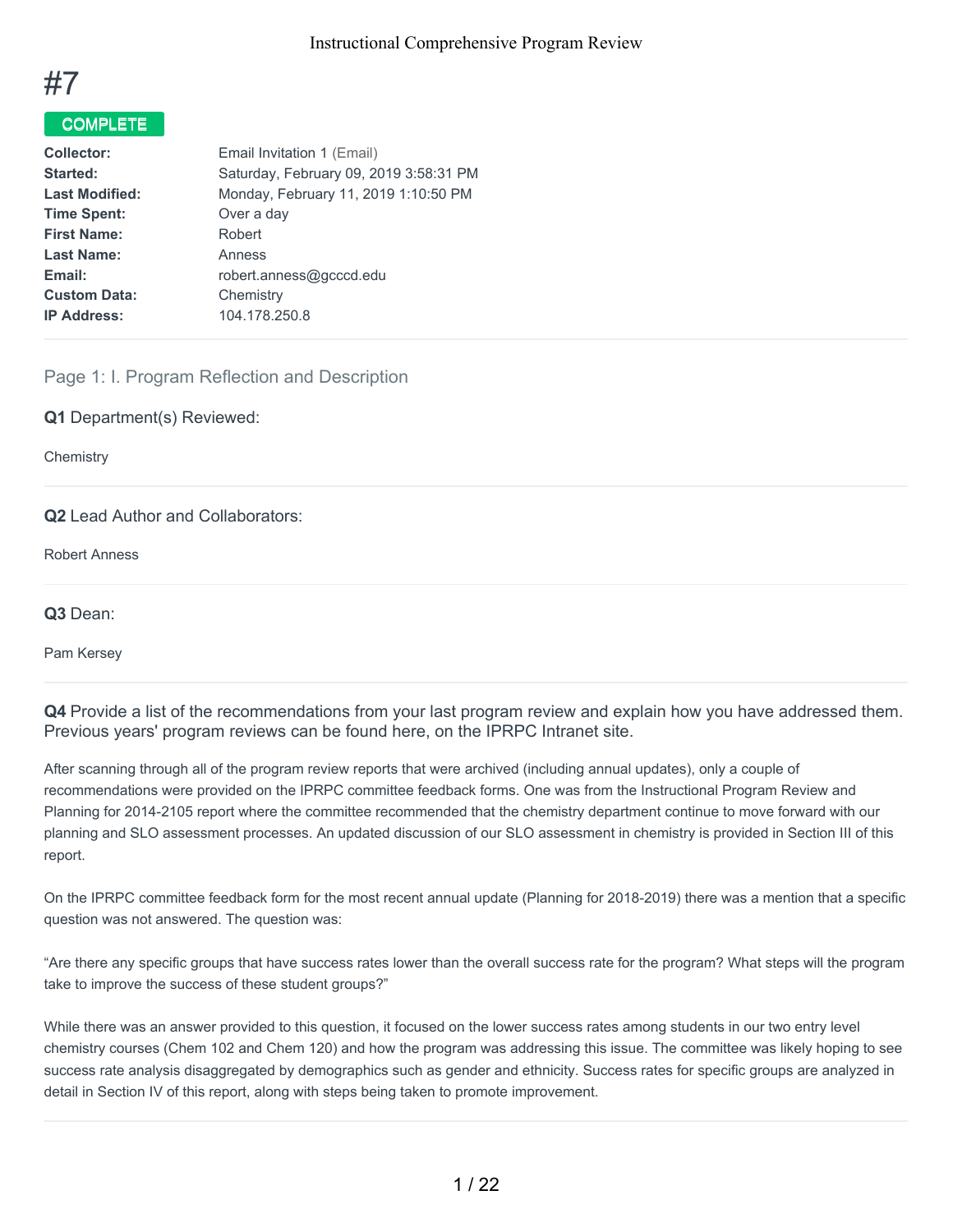## **Q5** Provide a list of tenured/tenure track faculty and support staff in the program as of fall 2016.

Laurie LeBlanc-Tenured Faculty Robert Anness-Tenured Faculty Robert Dutnall-Tenure Track Faculty Violeta Casillas-Classified Staff (Senior Lab Technician) Elizabeth Hill-Classified Staff (Lab Technician)

### **Q6** Provide your program's mission statement.

The mission of the Chemistry Program is to provide excellent instruction, support and guidance to science and nonscience majors using a variety of methodologies that are innovative, to promote student learning and engagement, to prepare students for transfer to four-year institutions, for work in the allied health careers, and for employment in related fields.

### **Q7** Describe how your program supports the mission and goals of the College.

The Chemistry Discipline at Cuyamaca College is continuing work to develop and enhance existing parts of a comprehensive network of student support for STEM students. This work is being carried out jointly with other STEM disciplines such as biology, physics, and engineering with the goal of providing significant assistance to disproportionately impacted students. Since this work began in the 2014- 2015 academic year it has been bolstered by multiple financial awards, such as \$5000 from Student Equity funds and dual awards of \$10,000 each to support an (1) Allied Health cohort and (2) disproportionately impacted STEM students. In October 2016, LeBlanc & Nette were awarded a Department of Education Title III HSI-STEM grant entitled STEM Guided Pathways and Transformational Teaching Practices, which has an annual budget of \$1.2 million for a 5-year period. This grant project addresses key challenges as well as opportunities for innovation and improvement. There is a focus on building and supporting a STEM Guided Pathway in the Science & Engineering Department, the creation and development of programs and interventions intended to become sustainable, the development of curriculum in the sciences that will serve to increase retention and success, and enhanced collaboration with partners on campus while creating additional STEM transfer degrees. Student support structures offered via the grant project include faculty mentorship and 2-week STEM Summer Boot Camp for STEM cohort students, dedicated STEM academic advising, science games in the STEM Center (e.g. Periodic Table bingo, chemistry relay team game, chemistry card game & biology jeopardy), quiet study areas, a science & engineering tutoring area, study skills workshops and course-specific workshops for students in our entry-level chemistry and biology classes. We also continue to host a variety of panel discussions, presentations and events related to STEM careers and summer research opportunities for students.

Faculty training related to the grant goals has included reading apprenticeship philosophy and techniques, active learning techniques in science, and faculty mentorship training. Room F-606 has been converted into an active learning classroom to facilitate the use of these modern teaching methods.

**Q8** Provide the description of your program as it appears in the current college catalog, available here.

The chemistry curriculum is designed to provide students who choose to work toward a bachelor's degree a well-balanced, lower division program with a strong emphasis on fundamentals and problem solving. This major fulfills the lower division requirements (except for analytical chemistry) for chemistry majors and is typical of the requirements at four-year colleges and universities.

Page 2: II. Program Degrees and Certificates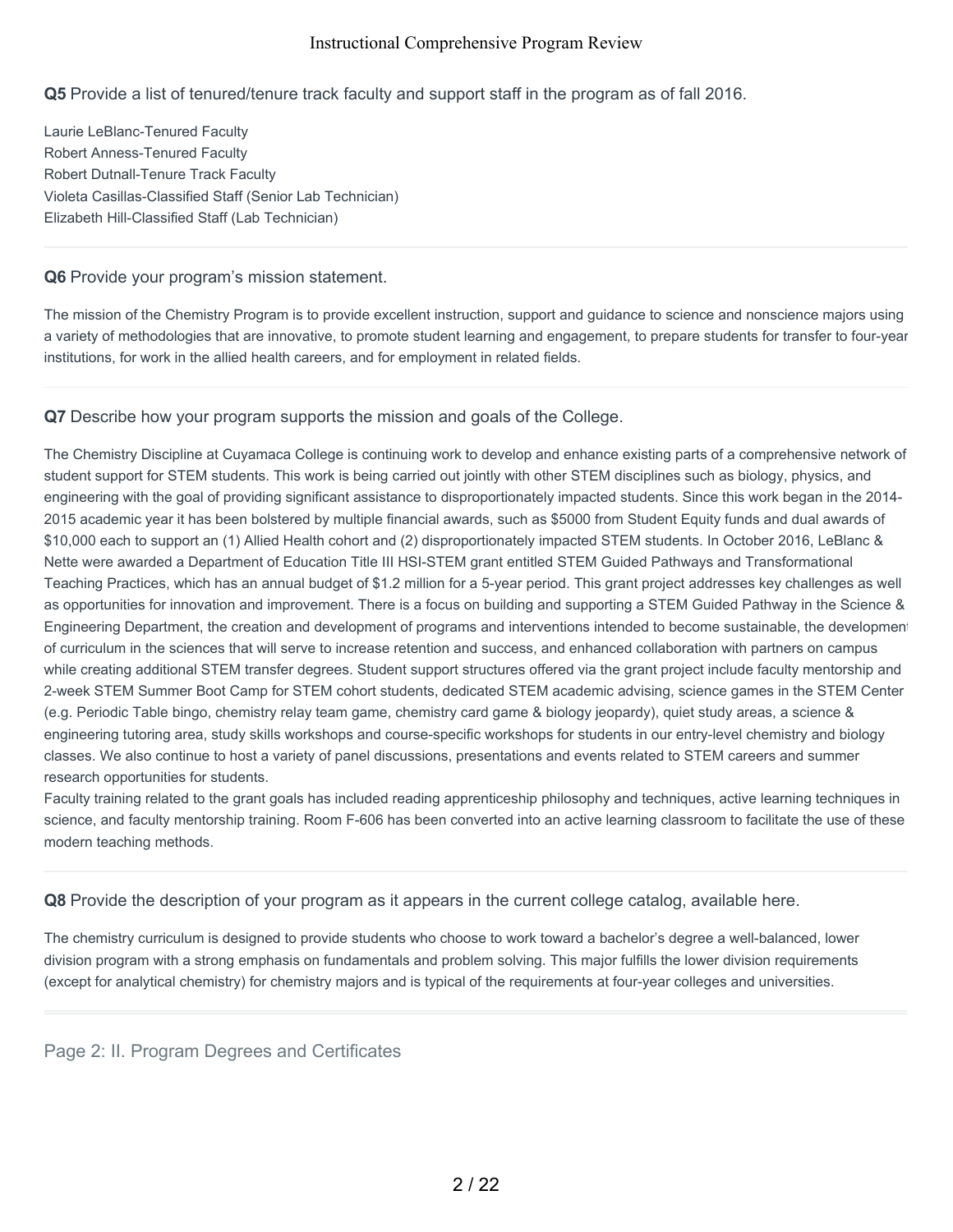## **Q9** Degree/Certificate #1

Associate in Science Degree in Chemistry

Four A.S. degrees in Chemistry were awarded during the past five years.The data was last reviewed and updated after the 2017-2018 academic year. The courses that comprise this degree fulfill the lower division requirements (with the exception of analytical chemistry) for chemistry majors and is typical of the requirements at four-year colleges and universities. The degree requirements can be completed within a two-year period.

| Q10 Degree/Certificate #2 | <b>Respondent skipped this question</b> |
|---------------------------|-----------------------------------------|
| Q11 Degree/Certificate #3 | <b>Respondent skipped this question</b> |
| Q12 Degree/Certificate #4 | <b>Respondent skipped this question</b> |

**Q13** Please upload the awards data tables for your program. You can print that worksheet from the program review data report to PDF or copy and paste into a Word document the awards data table rows for your program from the college-wide program review data report, accessible here.

**Chemistry Awards Table F13-Sp18.docx (12.5KB)**

Page 3: III. Curriculum Review, Development and Assessment

| Q14 Access the Five Year Curriculum Review Cycle.     | <b>Yes</b> |
|-------------------------------------------------------|------------|
| Have all of your active course outlines been reviewed |            |
| within the last five years?                           |            |

**Q15** Write a paragraph about any changes planned for the curriculum, both areas of revision and areas of development and growth.

Most of the changes to our chemistry course outlines in recent years have been limited to updating course materials and modifying course SLOs. While we don't have any major overhauls planned for any of our course curricula, we are hoping that the new SLOs will allow for better assessment so we can more quickly improve upon the presentation and delivery of course material to the students. We also have a general focus on incorporating more project-based and active learning components in all of our classes. Some examples of student projects are poster presentations and research papers based on chemistry journal articles.

One class that we hope to add in the future is an analytical chemistry class. SDSU has not been able to handle the demand for their analytical chemistry class and so they have recently started requiring pre-transfer community college students who need it to take it prior to transfer. Unfortunately, there are very few community colleges in the area that offer this class. With the expansion of the H-building made possible via HSI STEM funding, we are projected to have a new chemistry lab available for our entry-level courses (Chem 102 and Chem 120) up and running by the Spring 2020 semester. This would free up space in our existing labs that could potentially be used to run an analytical chemistry class.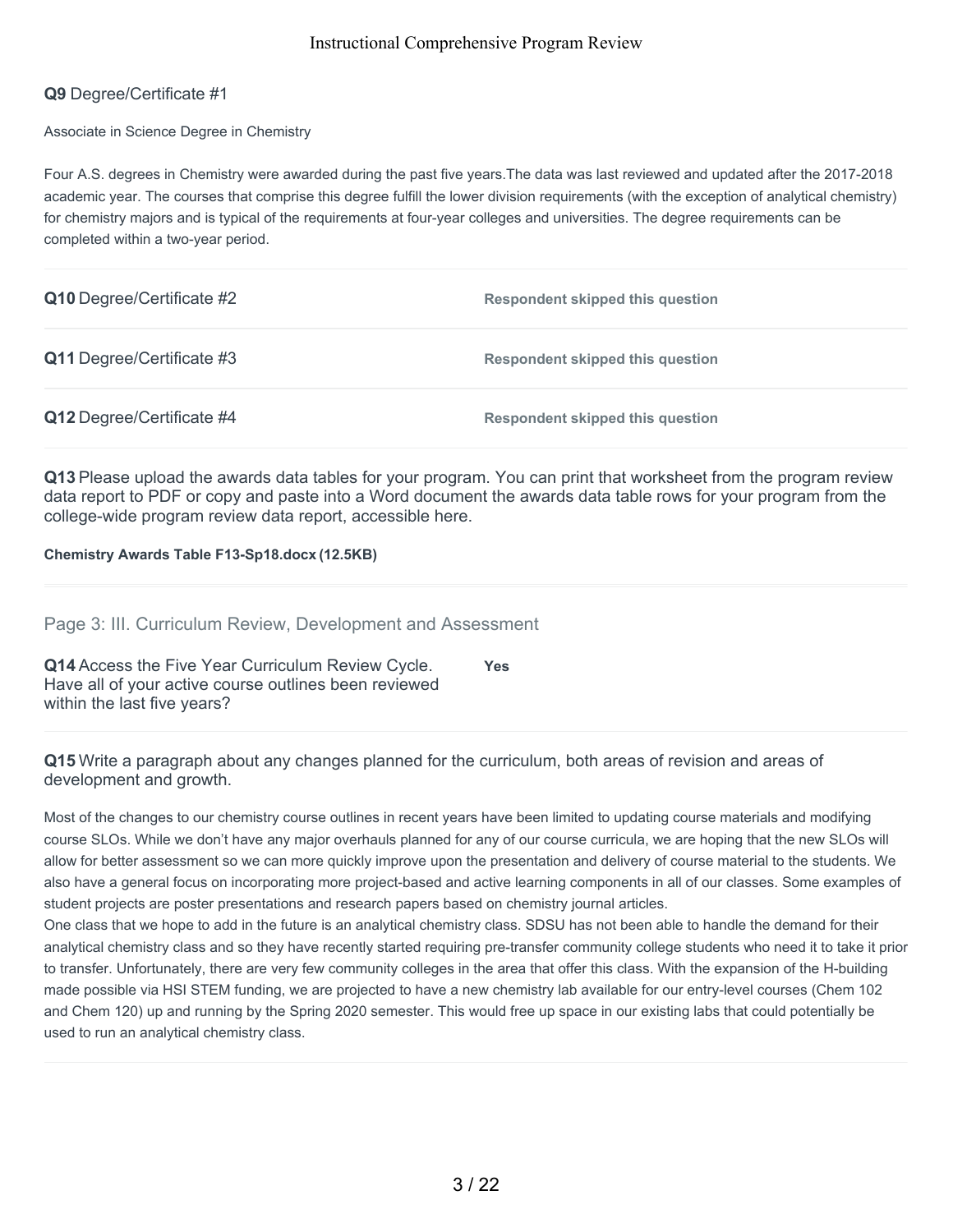**Yes**

**Yes**

| Q16 Do you have an assessment plan on file with       |
|-------------------------------------------------------|
| SLOAC? If you have not already done so, you can       |
| submit your program's assessment plan to SLO          |
| Coordinator, Tania Jabour, at tania.jabour@gcccd.edu. |

**Q17** Following that assessment plan, is your program's data up-to-date and complete in Nuventive/TracDat (including methods of assessment, results, dialogue/actions and follow-up)? If you are not sure, please contact Institutional Effectiveness Specialist, Erich Kevari, at erich.kevari@gcccd.edu to submit your assessment data.

**Q18** What student learning-related successes and challenges have SLO results revealed for your department?Note: If SLO data are not offering useful feedback regarding student learning, and are not currently informing program improvements, please instead discuss the specific steps you plan to take to make learning outcomes and assessments more meaningful.

Over the last several years, the chemistry department has modified our course SLOs to streamline them and make them more meaningful. Moreover, prior to the Fall 2014 semester we devised a three-year plan in which all of the active course SLOs would be assessed over that time-period. The cycle repeats once each three-year period is up. We have stuck relatively faithfully to this plan since its inception, with some minor modifications along the way. Overall I think this process is a good way to keep us on track with our assessments, however some flexibility is important. For instance, we may want to assess a particular course SLO more frequently, especially if we've made changes in the classroom to improve upon prior results. One example of a success story resulted from SLO assessment in our Chemistry 102 class. Chem 102 is an accelerated course which introduces our allied health students to general, organic and biochemistry in one semester. Significant improvement was observed with regard to a particular SLO that dealt with the students' ability to set up and solve dimensional analysis problems. Dimensional analysis is a core skill in chemistry, and one that incoming chemistry students typically find challenging. The SLO was assessed in the Fall 2014 semester with unsuccessful results. Only 51% of students were successful with this SLO based on an exam question used for assessment. To improve student success with this skill, a dimensional analysis practice worksheet was created by the Chem 102 coordinator and distributed to all instructors each semester. In conjunction with this, some laboratory time is now set aside for an active-learning, dimensional analysis workshop that allows students the opportunity to work through problems in the worksheet with the instructor present to answer questions and provide guidance. More generally, over the last few years we have been consistently offering workshops outside of class that are open to all Chem 102 students. In accordance with our three-year SLO assessment plan, this SLO was reassessed in the Fall 2017 semester using an exam question again as the assessment tool. This time around the success rate among students was 76%. We are very happy to see this level of improvement, and confident that some of the changes made in terms of introducing this material contributed to this positive result.

We've updated our SLO plan at our SLO meeting during Spring 2019 Professional Development week. The plan shows which SLOs (and PLOs) will be assessed each semester through Fall 2022. We made some changes from the previous plan to allow some SLOs to be assessed more often so we can more quickly see how the changes we make affect the results.

**Q19** Do you have a PLO assessment plan on file with SLOAC? If you have not already done so, you can submit your program's assessment plan to SLO Coordinator, Tania Jabour, at tania.jabour@gcccd.edu. **Yes**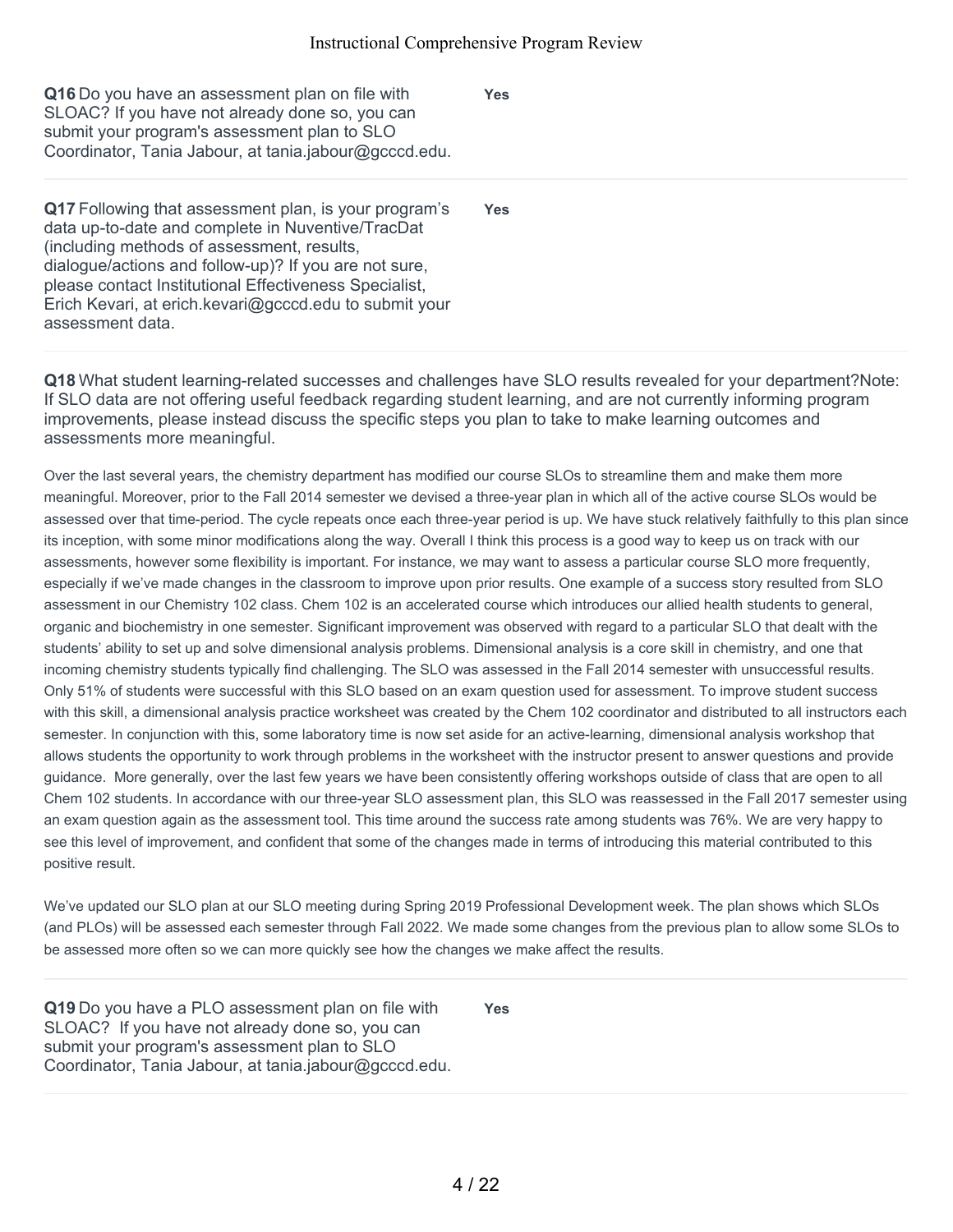**Q20** Please provide an analysis of your program learning outcomes (PLO) findings and what changes, if any were made as a result.

Until recently, assessment of the three PLOs for the chemistry program were unfortunately neglected. However, our full-time faculty had a chance to discuss the three chemistry PLOs and we began collecting data related to one of our PLOs for the first time during the Fall 2018 semester. We also made sure to include PLOs in our updated assessment plan. The specific PLO related to the Fall 2018 assessment is the following:

"Develop critical thinking skills by predicting interactions between different types of matter, both physical and chemical; analyzing matter in the laboratory both qualitatively and quantitatively; performing mathematical calculations related to the transformation and analysis of matter; and solving qualitative and quantitative problems in connection with the transformation and analysis of matter."

The assessment tool used for this PLO was a laboratory practical exam given to students in our Chemistry 120 class. The practical evaluates the students' ability to employ various laboratory techniques learned in the class to carry out a number of different experimental tasks, and then analyze the results. Due to historically lower scores on this exam we started offering lab practical workshops to our students prior to the exam so they could get more practice. These workshops have been offered for three semesters now and we have been seeing significantly increased lab practical exam scores since their implementation. The specific results of the PLO assessment from Fall 2018 are currently being analyzed the results are forthcoming.

| Q21 Is this a CTE Program?                                                                                                                                                                                                                                                       | <b>No</b>                               |
|----------------------------------------------------------------------------------------------------------------------------------------------------------------------------------------------------------------------------------------------------------------------------------|-----------------------------------------|
| Page 4: CTE Programs Only                                                                                                                                                                                                                                                        |                                         |
| Q22 If a CTE program, provide a list of the committee<br>members of your Advisory Committee, the chair's name,<br>and the meeting schedule (e.g., twice yearly)                                                                                                                  | <b>Respondent skipped this question</b> |
| <b>Q23</b> Summarize the recommendations from the<br>Committee.                                                                                                                                                                                                                  | <b>Respondent skipped this question</b> |
| Q24 Describe changes that have been made to the<br>program as a result of the committee's<br>recommendations                                                                                                                                                                     | <b>Respondent skipped this question</b> |
| Q25 If a CTE program, please discuss your labor market<br>information. You can access labor market information on<br>the CTE Launchboard, CTE Program Reports that have<br>been prepared for the Governing Board, or by contacting<br>the IESE Office at brianna.hays@gcccd.edu. | Respondent skipped this question        |

Page 5: IV. Program Data Analysis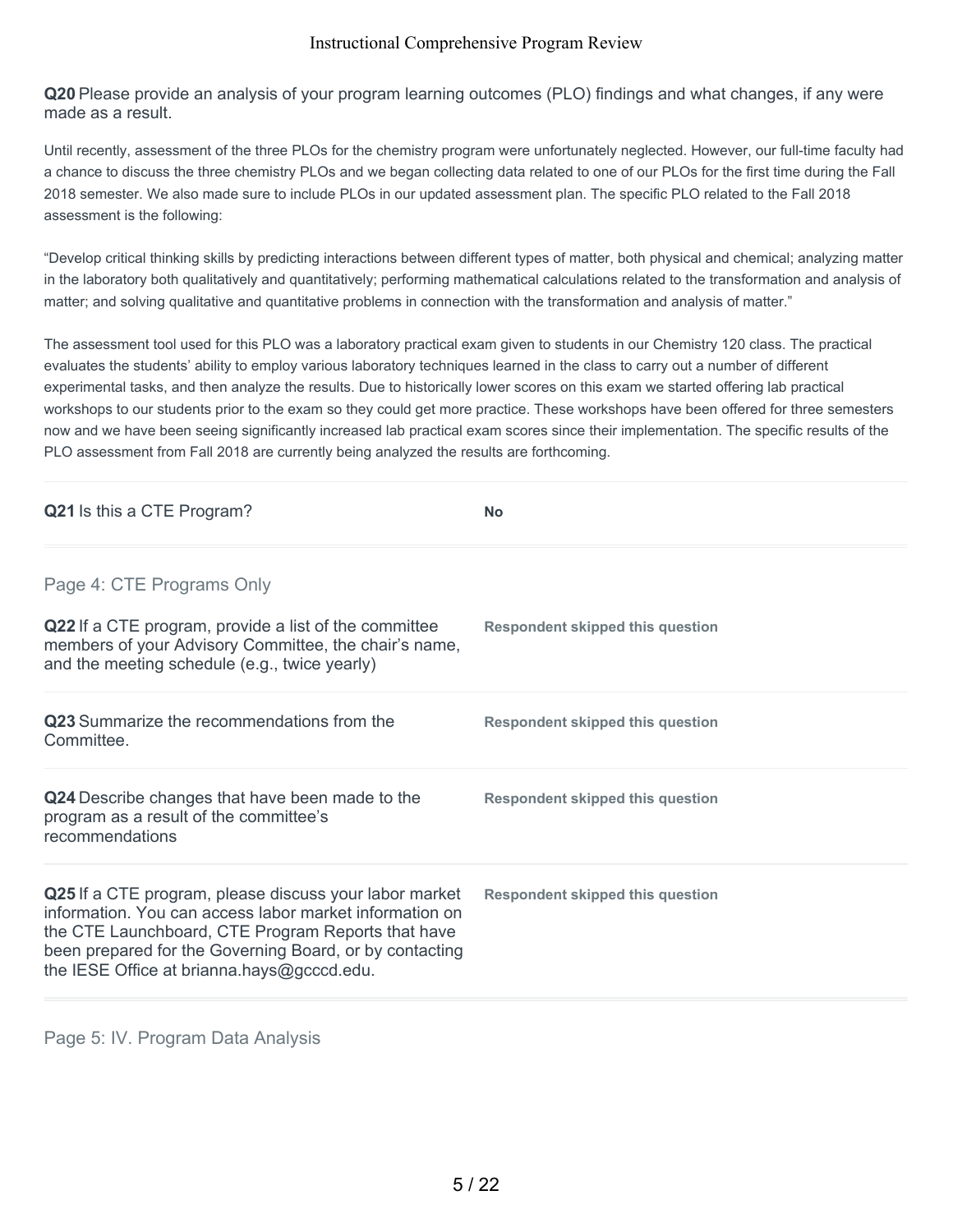**Q26** How has the program's student population changed over the past 5 years (e.g., student demographics, enrollment, etc.)? Note that you can access your program's data report and the college-wide data report here.

Student demographics:

With regard to student demographics in our chemistry courses, there does not appear to be any significant change over the past five years. The gender distribution has held steady with an average of 55% female students versus 44% male students with very little fluctuation from semester to semester (see Chart 1). The two largest ethnic groups represented in our chemistry classes over the past five years are white students (averaging 46%) and Hispanic students (averaging 33%). The next largest group are students representing multiple races/ethnicities (7%), followed by Asian and Filipino students (both at 5%), and then African-American students (3%). While there is some small fluctuation from the average in each of these groups from semester to semester, there doesn't seem to be any observable trends indicating an increase or decrease in any of these student populations (see Chart 2). Instead the data shows a random scattering around the average over this time-period.

#### Enrollment:

For the most part we've seen an increase in enrollment over the past five years as we've added sections to accommodate large waitlists . However, the data indicates that enrollment may be reaching a plateau as we've maxed out the amount of sections that our facilities, equipment and support staff can handle (see Chart 3).

**Q27** How does the program's student population differ from the College's overall student population, if at all? Note that you can access your program's data report and the college-wide data report here.

The gender distribution in the chemistry program matches closely with that of the College as whole. The percentage of female students in our chemistry classes is 55%, versus 54% college-wide. The percentage of male students in chemistry is 44%, versus 45% at the College. The two largest ethnic groups College-wide also tracks very closely with the distribution in chemistry. White, non-Hispanic students make up the largest group at 46% in chemistry with the same percentage college-wide. Hispanic students represent 33% of chemistry students and 32% at the College. It should be noted that the category of White, non-Hispanic includes a large percentage of Middle-Eastern students that are not specifically indicated from the data provided by the College. This has been made clear via independent surveys solicited by the Science/Engineering department in past semesters. It will be important to disaggregate this data in the future to better understand the composition of our student population in order to best meet their needs.

There is some variation between the chemistry program and the college regarding the next most prominent groups. Chemistry has a larger percentage of Asian and Filipino (5% in both categories) students than the college as a whole (3% in both categories). However, with regard to African-American students chemistry has a smaller percentage (3%) than the college (6%).

## **Q28** What are the implications for ensuring the program is addressing the needs of its student population?

With such a diverse student population it is imperative that the program finds ways to engage our students and get them on the right track as quickly as possible. The activities related to our HSI-STEM grant are geared toward these goals. Activities associated with these goals are mentioned throughout this report and include faculty mentorship, in-house STEM counseling, study skills workshops, entry-level course (Chem 102 and Chem 120) support workshops, chemistry tutoring, events and presentations related to STEM career and research opportunities.

**Q29** If you would like to attach any charts or additional documentation (aside from the program review report prepared by the IESE Office), please upload it using the button below.

### **Charts for Chemistry Comprehensive Program Review.docx (37.9KB)**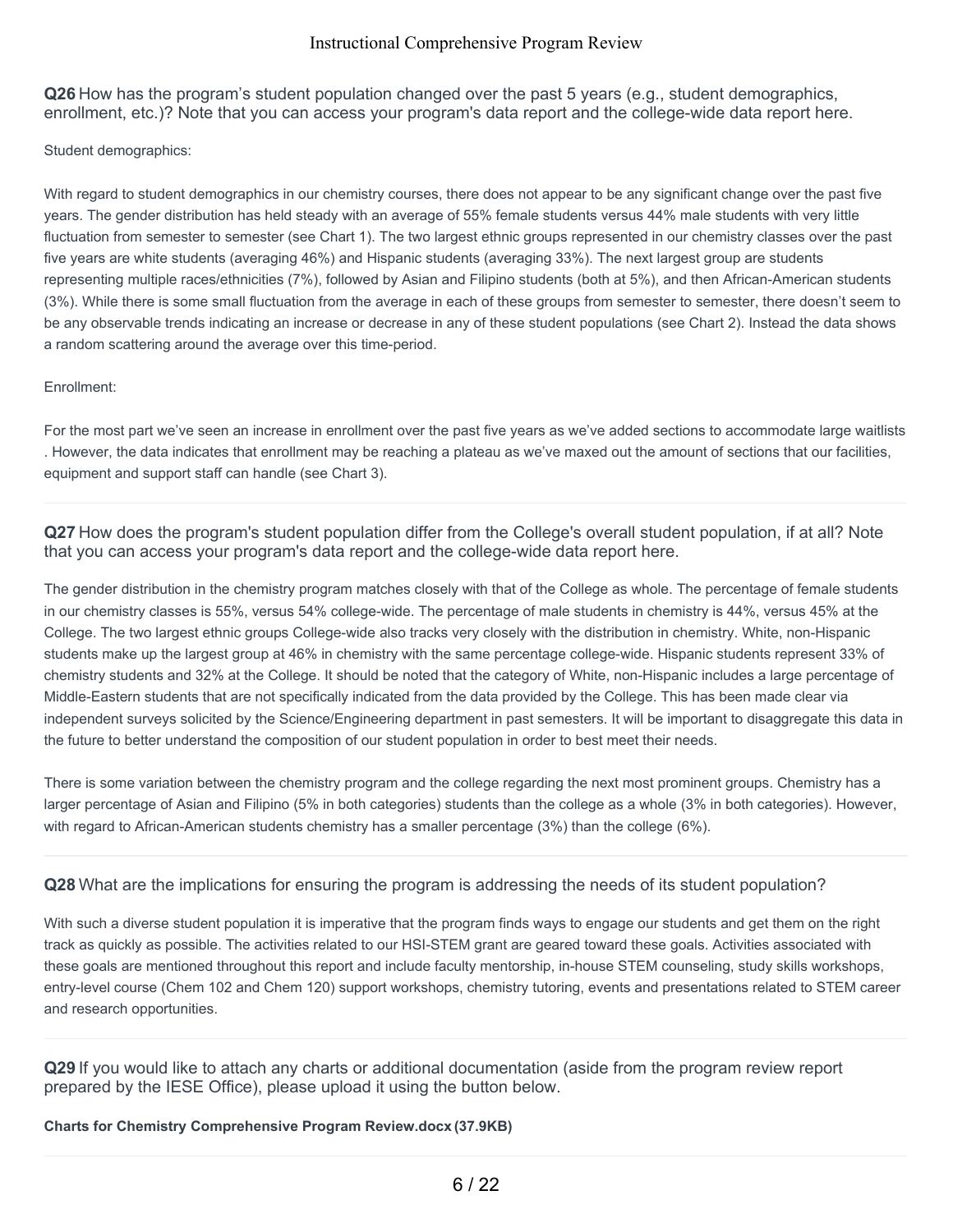### **Q30** How has the program's success rate across all courses changed over the past 5 years?

The success rate across all chemistry courses over the past five years has averaged 63%. As shown in the Chart 4, there is fluctuation around the average in any given semester but no clear trend.

**Q31** The College has set a 2024 goal of reaching a 77% course success rate (students passing with a grade of A, B, C, or P out of those enrolled at census) for the College as a whole. Consider how your will program help the College reach its long-term goal of increasing the course success rate to 77%. Your program may have a program-specific goal for program-wide success rate that differs from the college goal, based on historical or contextual data/information. This is intended to provide a goal for improvement only; programs will not be penalized for not meeting the goal. What is your program's one-year (2019/20) goal for success rate across all courses in the program?

Many of our chemistry classes have success rates that are higher than 77%. However, our overall success rate across all courses is only 63% as mentioned above. The average is largely dragged down by lower success rates in our entry-level chemistry courses (Chem 102 and Chem 120), of which we offer the most sections compared to any of the other courses. While it is difficult to come up with an exact success rate goal for the next academic year, we will continue to implement interventions and support services geared to students in these introductory courses. Currently we offer pre-semeser Gear Up For Success workshops for Chem 102, Chem 120, and Chem 141, which are our three lowest level chemistry courses. The Gear Up workshops for the entry-level courses focus on study skills and math skills that will be important for these classes. Moreover, we offer dedicated workshops during the semester for both Chem 102 and Chem 120 that are available to all students in these classes, and typically occur twice a week.

### **Q32** Which specific groups (by gender and ethnicity) have success rates lower than that of the program overall?

Both male and female chemistry students have tended to have success rates that are very close to the overall success rate in chemistry over the past five years as shown in the graph. However, female students tended to have success rates that were slightly higher than the average success rate in any given semester while male students tended to be slightly lower (see Chart 5).

To analyze chemistry success rates by ethnicity, a graph was created that looks at success rates of particular groups as a percent difference from the average rates (see Chart 6). Comparing our two largest groups first (White, Non-Hispanic and Hispanic), there is a clear difference in success rates. While white, non-Hispanic students had higher success rates than the overall rate (averaging 9% above average) during every semester over the past five years, Hispanic students had lower success rates each semester (averaging 15% below average). Other ethnic groups tended to fluctuate above or below the average success rate depending on the semester. This is most likely due to the fact that these groups represent a much smaller percentage of overall enrollment in chemistry, and so the sample sizes are pretty small. However, it should be noted that while the success rates for Asian and Filipino students tended to be above the average most semesters (averaging 7% above average for Asian students and 4% above average for Filipino students), African-American students had below average success rates in all but three semesters over the past five years (averaging 18% below average).

# **Q33** What program (or institutional) factors may be contributing to these lower rates of success for these groups of students?

The lower success rates for Hispanic and African-American students (as compared to White, Non-Hispanic students) reflect national trends and point to the fact that these communities have been disproportionately impacted by multiple forms of discrimination and other factors. This means that students from these communities are more likely to be low-income, first-generation college students facing greater challenges in their personal lives, and with regard to navigating the college terrain. An equity-minded focus from the college and its individual programs is crucial to mitigating these hurdles for our students.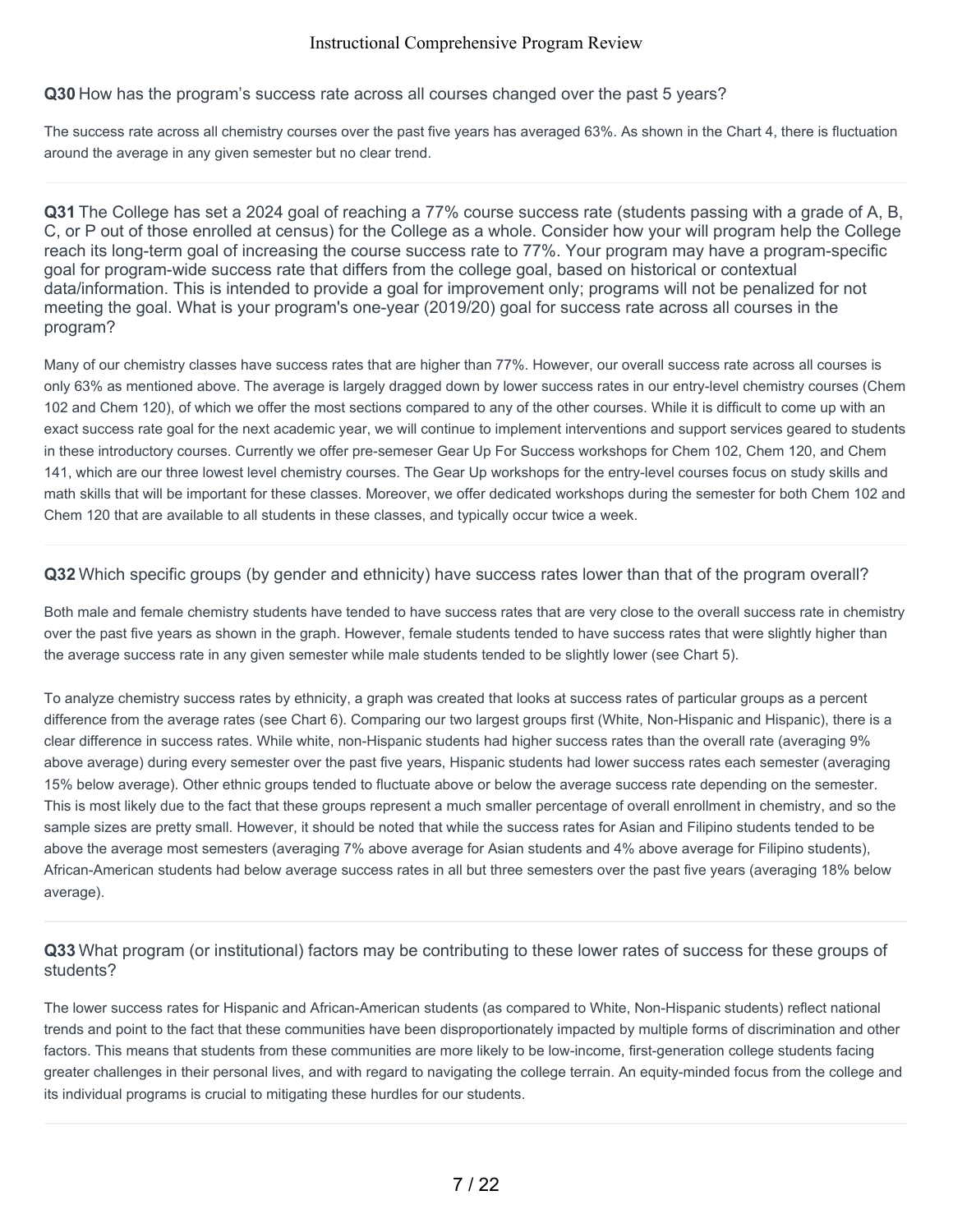**Q34** What specific steps will the program take to address these equity gaps in the 2019/20 academic year?

The HSI-STEM grant activities mentioned earlier in this report have been specifically designed to increase the retention and success of first-entering students, low-income students, first-generation college students and disproportionately impacted students. With the help of the Institute for Evidence-Based Change (IEBC) and the campus Institutional Effectiveness Division, we are collecting data to measure the effectiveness of our student support interventions.

**Q35** How do these activities inform the long-term program goals that you are setting in this comprehensive program review?

We have recently received the first data report regarding the effectiveness of our student support activities, and evaluation of these initial results is in progress (See Section VI of this report for more details). Ongoing data reports will be used to shape our support interventions over the long-term to best increase success and retention among STEM students.

| Q36 If you would like to attach any charts or additional<br>documentation (aside from the program review report<br>prepared by the IESE Office), please upload it using the<br>button below. | Respondent skipped this question        |
|----------------------------------------------------------------------------------------------------------------------------------------------------------------------------------------------|-----------------------------------------|
| Q37 Does your program offer any courses via distance<br>education (online)?                                                                                                                  | <b>No</b>                               |
| Page 6: Distance Education Course Success<br>Q38 Are there differences in success rates for distance<br>education (online) versus in-person sections?                                        | <b>Respondent skipped this question</b> |
| <b>Q39</b> If there are differences in success rates for distance<br>education (online) versus in-person classes, what will the<br>program do to address these disparities?                  | Respondent skipped this question        |

Page 7: Strengths, Challenges & External Influences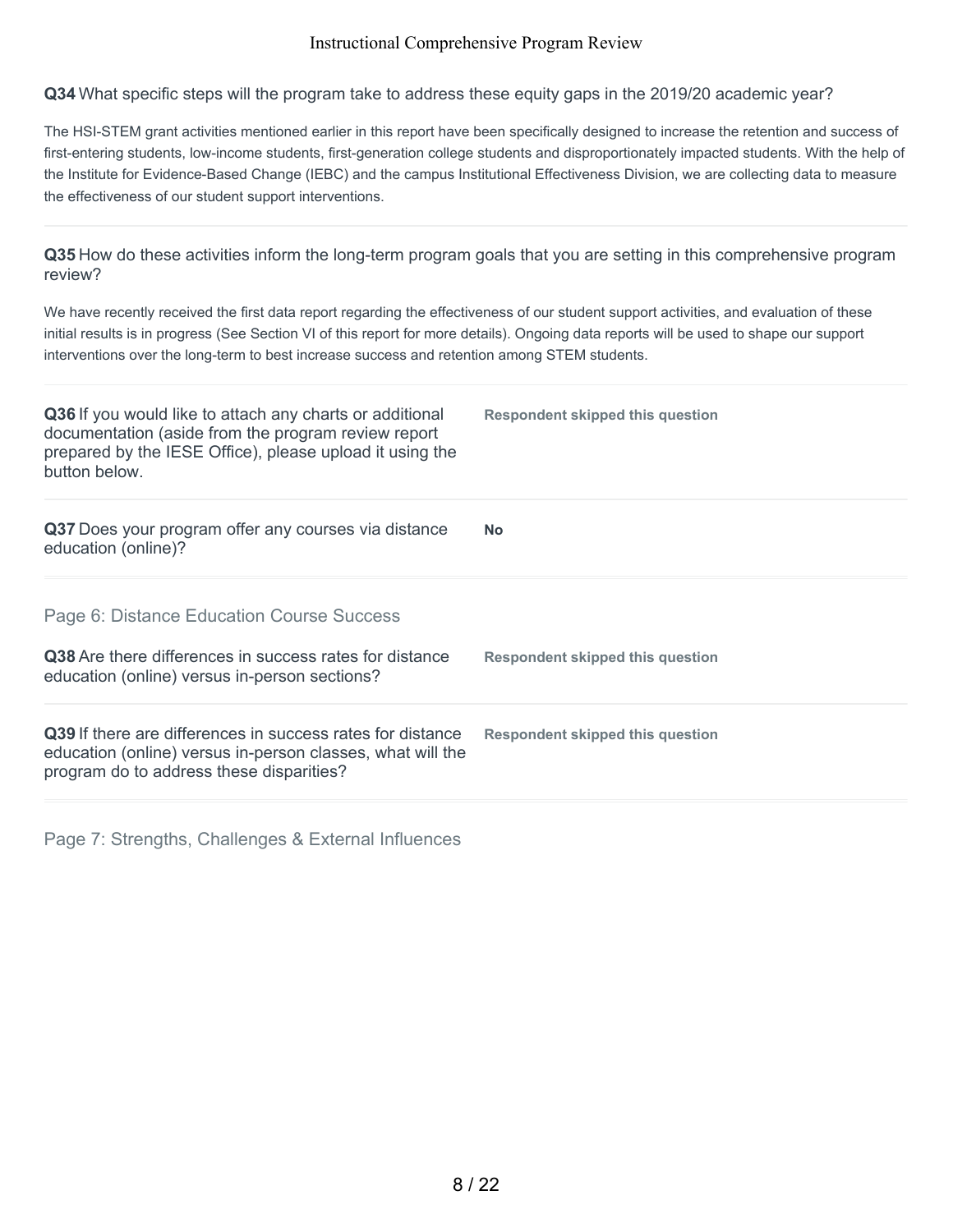## **Q40** Please describe your program's strengths.

#### Dedicated Faculty:

With a new full-time faculty member (Robert Dutnall) joining our team in the Fall of 2018, we can boast three full-time instructors who are very dedicated to student success, equity and engagement. We are also lucky to have some amazing part-time instructors who have been indispensable as workshop leaders and mentors for students in our STEM cohorts. Of particular note is Rosana Pedroza, who in addition to the aforementioned roles has stepped up as the main coordinator for our allied health chemistry class (Chem 102). Moreover, she completely overhauled the lab manual for Chem 102 to provide a much-improved experience for the students. Another one of our part-time chemistry instructors, Fred Chambers, has lead multiple field trips to local Universities, biotech and engineering firms for STEM students.

#### Excellent Support Staff:

Having worked at a lot of different colleges over the years, I can say with confidence that our support staff in chemistry (and the science/engineering department as a whole) is second to none. The amount of work that goes into making sure our chemistry lab classes run smoothly every day is enormous and our technicians handle it incredibly well. This is despite numerous challenges related to the addition of more classes over the last several years, which will be discussed in the next section. Thanks to our wonderful chemistry technicians (Violeta Casillas and Elizabeth Hill), our chemistry preparation area is a well-oiled machine that creates an exceptional learning environment for our students and faculty in the lab classrooms.

#### High Fill Rates in our Chemistry Classes:

We are fortunate to have consistently high fill rates in our chemistry classes, averaging 104% over the past five years. Moreover there was only one semester over this time period in which the fill rate was under 100% (The overall fill rate was 92% in Fall 2013).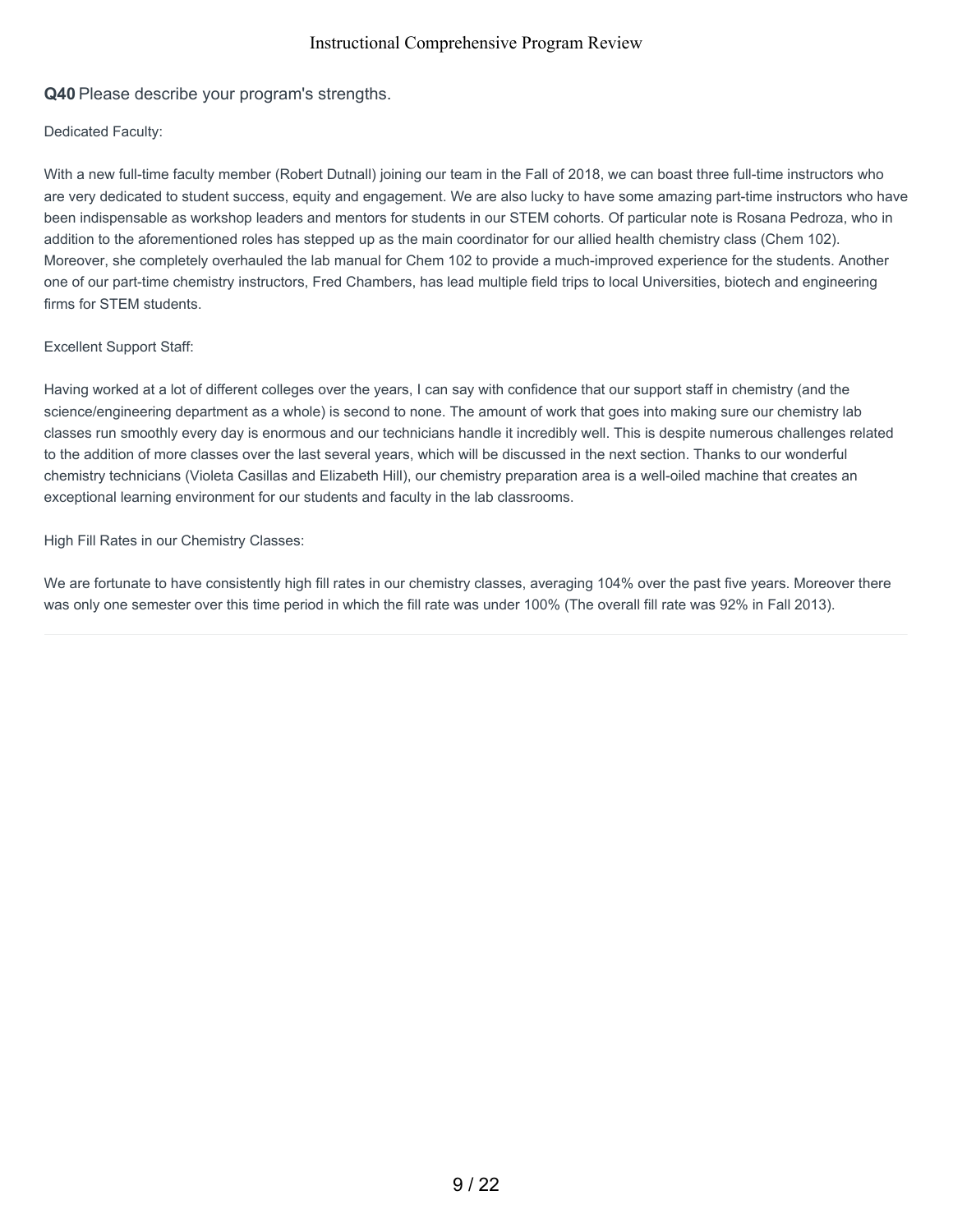### **Q41** Please describe your program's challenges.

#### Staffing:

As mentioned previously, we are thrilled to have a third full-time faculty member in our discipline as of Fall 2018. However, the majority of our classes are still taught by part-time instructors. We are lucky to have some very dedicated and relied-upon part-time instructors, but we have found it challenging to staff all of our classes as we've added sections to meet growing demand. Ironically, the most difficult semester to staff in recent memory was the same semester we added the new full-time faculty member. Prior to Fall 2018 we had an extremely high turnover of part-time instructors with folks taking on full-time jobs, moving out of town, retiring, etc. Unfortunately, the district part-time instructor pool in chemistry is relatively small and not often teeming with quality candidates that are available, and so we found ourselves scrambling to find instructors. Of course the students in our program suffer the most when we end up hiring less than ideal candidates out of desperation. To be clear, we have no problem hiring newer, less experienced part-time instructors. We are happy to mentor them to facilitate improvement in the classroom. This has worked quite well in some cases. However, we've also hired instructors with plenty of experience who don't show an appropriate level of dedication to their students. We try to evaluate instructors early in the semester so we can provide feedback in the hopes that some adjustments will be made where necessary. However, too often we've found some folks to be unreceptive. In the last few years we've even had a couple of more extreme cases where an instructor needed to be replaced mid-semester.

Strain on facilities and equipment:

Another consequence of adding sections over the last several years has been increased strain on our facilities. We currently only have two chemistry lab rooms at Cuyamaca College and it has been a challenge to cram more lab sections into the schedule, especially given that the lab classes are generally three hours long. Adding more sections means decreasing the amount of time between lab classes occurring in a given room. This leaves less time for the requisite breakdown, cleaning and setup that needs to happen between classes. Our lab technicians often struggle to get everything done in time for the next lab period. Morever, we don't have enough lab lockers to accommodate the growing number of students so we've had to turn equipment cabinets into makeshift lockers. This then required us to find places to re-house the equipment. When that option was tapped out, we had to purchase additional cabinets that take up space in our chemistry prep area to use as student 'lockers'.

Having more students in our classes also means more wear and tear on equipment. Given the amount of specialized equipment (glassware, hotplates, clamps, computers, instruments, etc.) needed for our lab classes, the increased need to replace equipment gets quite expensive and more difficult for our technicians to deal with.

Less than ideal lecture classrooms:

Most of the classrooms that are available for our chemistry lecture classes are not ideal for modern lecture techniques, and thus limit our ability to employ active learning exercises. Two of these rooms in particular, F-408 and F-702, are especially cramped with desks so close together that it makes it difficult for anyone to move around the room. Sometimes these desks are pushed all the way up against the instructor bench in the front. This setup makes group activities nearly impossible. Moreover, most of our chemistry instructors like to use a combination of PowerPoint slides and whiteboard work, which is challenging when the projector screen covers up a significant amount of the board space. Board visibility is also a problem as students in the front left side of the room will struggle to see notes that are written on the board space to the right of the screen, and vice versa.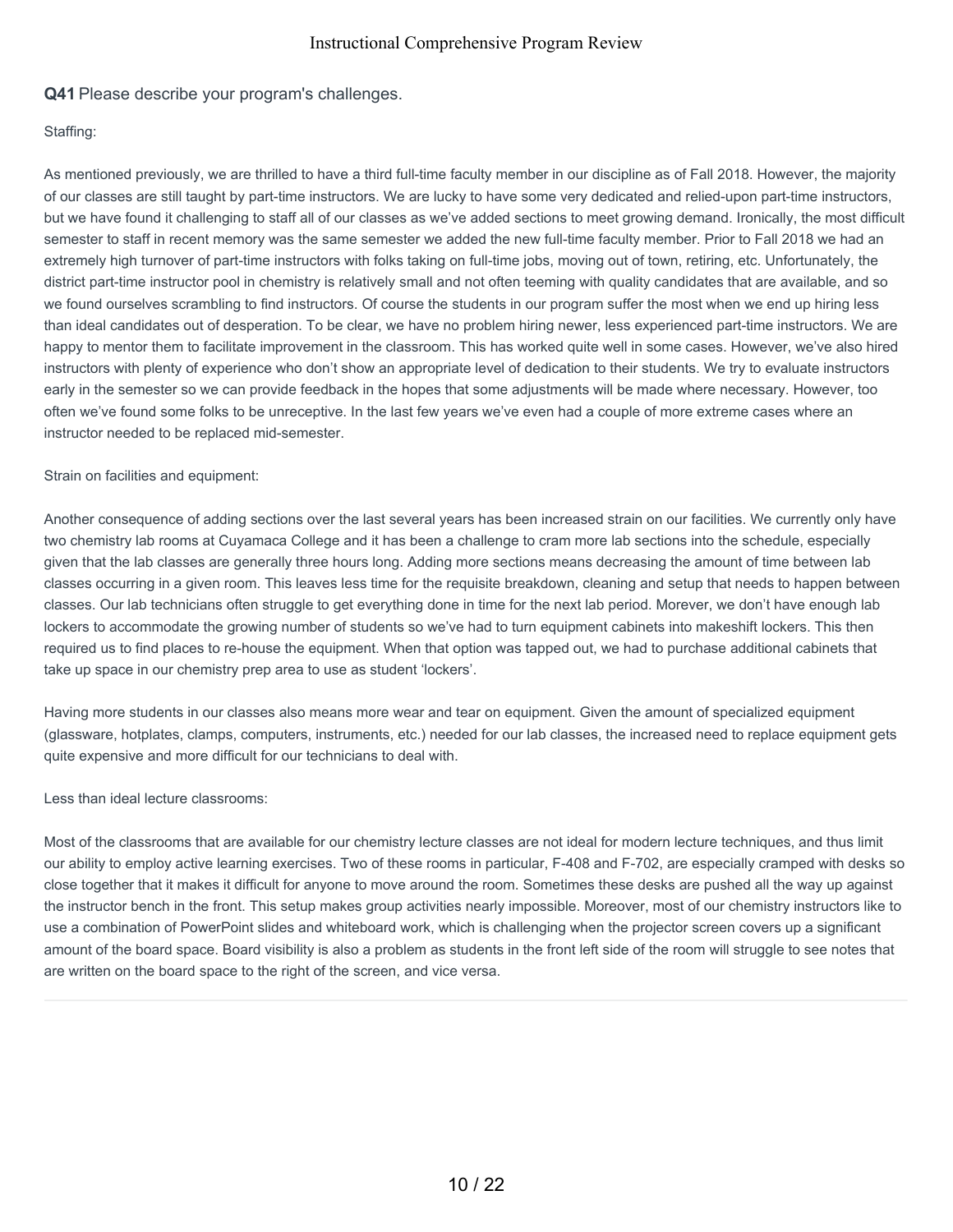**Q42** Please describe external influences that affect your program (both positively and negatively).

Positive:

•San Diego has ample jobs in STEM, medical and allied health fields. We are ranked third in the nation in the Biotechnology sector, which means there are a lot of local opportunities for students.

•We have great connections with the local Universities (SDSU, UCSD, USD), which have provided a plethora of research opportunities for our students.

•Nearly all of our science and allied health majors are required to take chemistry classes, which keeps our enrollments up.

•In 2017 Cuyamaca College was selected as one of only 20 Guided Pathway Colleges in California. This, in conjunction with our federally funded STEM Guided Pathways grant, has provided additional support and driven us to create, develop and implement novel interventions for our students.

Negative:

Page 8: V. Previous Goals: Update (If Applicable)

Pre-college preparation is often lacking (basic skills such as math, writing, etc.) due to decades of cuts in California public education funding and other factors.

| Page 8: V. Previous Goals: Opdate (if Applicable)                     |                                                    |  |
|-----------------------------------------------------------------------|----------------------------------------------------|--|
| Q43 Would you like to provide an update for your<br>previous Goal(s)? | <b>Yes</b>                                         |  |
| Page 9: Previous Goal 1                                               |                                                    |  |
| <b>Q44 Previous Goal 1:</b>                                           |                                                    |  |
| Data Collection/STEM Student Identification                           |                                                    |  |
| <b>Q45</b> Link to College Strategic Goal(s):                         | <b>Guided Student</b><br><b>Pathways</b>           |  |
|                                                                       | <b>Student Validation and</b><br><b>Engagement</b> |  |
| Q46 Goal Status                                                       | <b>Completed</b>                                   |  |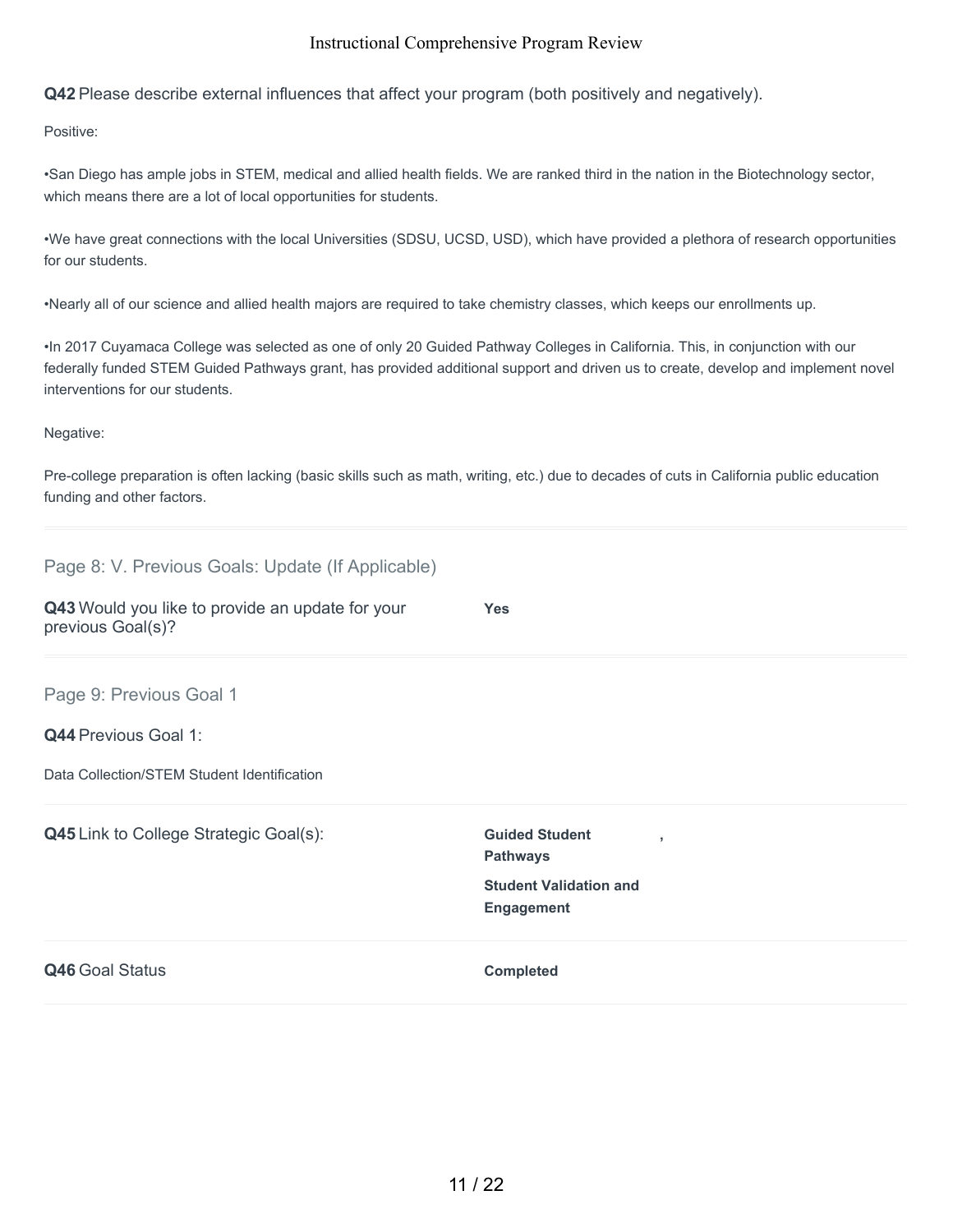# **Q47** How was the goal evaluated? If the goal is "in progress," how will it be evaluated?

Two faculty members in the Science/Engineering department administered STEM surveys over several semesters to find out more about our students in order to better serve them. The goal was to gain information that was not readily available to us. The student information gleaned from the surveys included ethnicity (we included Middle Eastern as a category, which was not being tracked by the College), disabilities, whether the students were foster youth, veterans, working while going to school (and if so how many hours), native English speakers, and whether they received an education plan from counseling at Cuyamama. From the data collected, we were able to pinpoint serious issues for our students in the STEM & Allied Health area: (1) Many of our students are non-native speakers and, thus, may have challenges with reading and writing skills — yet another hurdle to academic retention and success for students in STEM and Allied Health majors; (2) many of our students work long hours which can deter students from achieving success in demanding and rigorous coursework in the STEM disciplines and, most certainly, can prevent students from taking advantage of tutoring hours, and/or attending STEM workshops/events; (3) just about half of our students do NOT have educational plans. The result of this means that students may take classes out of the proper sequence (this is particularly an issue for allied health students)/ this can result in a lack of success and/or retention or taking classes in a sequence that needlessly prolongs their progress at Cuyamaca preventing them from transferring or graduating in a timely fashion or in proceeding at all; (4) some of our students have special needs. It is helpful for us to know who they are and work to ensure that they are supported in appropriate ways.

| Q48 Please provide the rationale for this goal:                                     | <b>Respondent skipped this question</b>                                                             |
|-------------------------------------------------------------------------------------|-----------------------------------------------------------------------------------------------------|
| Q49 Please provide the goal action steps for the year<br>(previously "Activities"): | <b>Respondent skipped this question</b>                                                             |
| Q50 Do you have another goal to update?                                             | <b>Yes</b>                                                                                          |
| Page 10: Previous Goal 2                                                            |                                                                                                     |
| Q51 Previous Goal 2:                                                                |                                                                                                     |
| Success in STEM Presentations/Workshops/Interventions                               |                                                                                                     |
| Q52 Link to College Strategic Goal(s):                                              | <b>Guided Student</b><br>٠<br><b>Pathways</b><br><b>Student Validation and</b><br><b>Engagement</b> |
| Q53 Goal Status                                                                     | In Progress - will carry this goal forward into this year's<br>comprehensive program review         |

**Q54** How was the goal evaluated? If the goal is "in progress," how will it be evaluated?

With the help of the campus Institutional Effectiveness Division, we are collecting data and administering surveys to assess the effectiveness of our student support activities. We will use these results to help shape our STEM presentations, workshops and other interventions. See Section VI of this report for more details.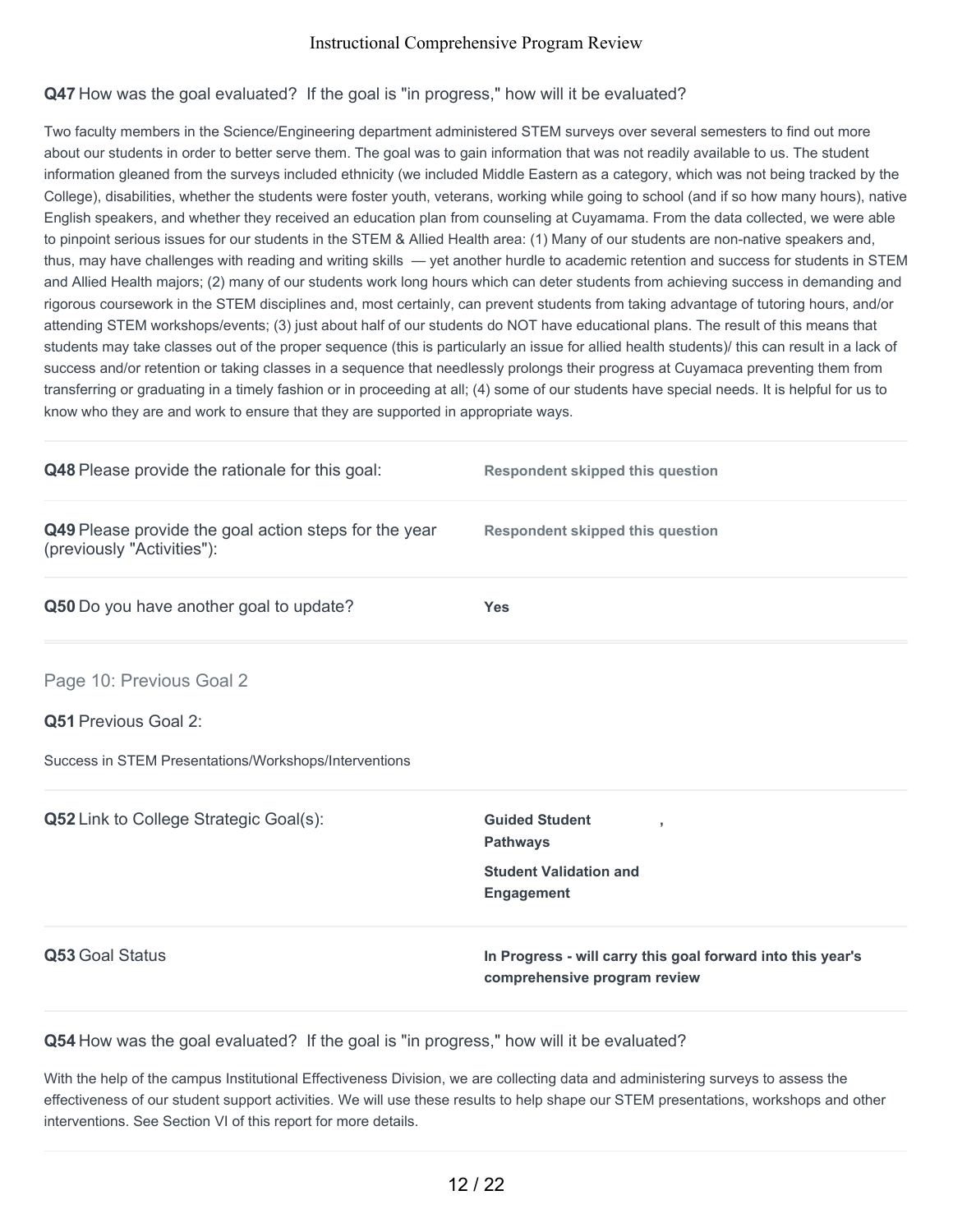### **Q55** Please provide the rationale for this goal:

This activity serves as a series of interventions to promote increased STEM participation and academic success, and is part of our Guided Pathways Project funded by the U.S. Department of Education.

### **Q56** Please provide the goal action steps for the year (previously "Activities"):

Informational presentations/workshops/events designed specifically for STEM and Allied Health students will continue to be offered in the coming year. Some highlights from the recent past include Careers in Engineering, Careers at SDG&E, general Summer Research Opportunities, and those presented by institutions offering them, such as STARS Program at UCSD, 4Cs at UCSD, Scripps Research Translational Institute, panels of professionals and/or students on the topics of Careers in Allied Health, Medical Careers, the Nursing Program at CSUSM, Alumni discussion of the transfer process and experiences, Alumni discussion of summer research experiences, cohort panel presentation of their experiences at Summer Research Week at USD, Mole Day Celebration, Pi Day Event, Success in STEM showcasing all student support activities, resources and events at the college. Monthly schedules for workshops & events are available to all students in the STEM Center. In addition, career sheets and course sequence sheets have been created and are distributed in classrooms, workshops and events.

| Q57 Do you have another goal to update?                                                    | <b>No</b>                               |
|--------------------------------------------------------------------------------------------|-----------------------------------------|
| Page 11: Previous Goal 3                                                                   |                                         |
| Q58 Previous Goal 3:                                                                       | <b>Respondent skipped this question</b> |
| Q59 Link to College Strategic Goal(s)                                                      | <b>Respondent skipped this question</b> |
| Q60 Goal Status                                                                            | <b>Respondent skipped this question</b> |
| Q61 How was the goal evaluated? If the goal is "in<br>progress," how will it be evaluated? | <b>Respondent skipped this question</b> |
| Q62 Please provide the rationale for this goal:                                            | <b>Respondent skipped this question</b> |
| Q63 Please provide the goal action steps for the year<br>(previously "Activities"):        | <b>Respondent skipped this question</b> |
| Q64 Do you have another goal to update?                                                    | <b>Respondent skipped this question</b> |
| Page 12: Previous Goal 4                                                                   |                                         |
| Q65 Previous Goal 4:                                                                       | <b>Respondent skipped this question</b> |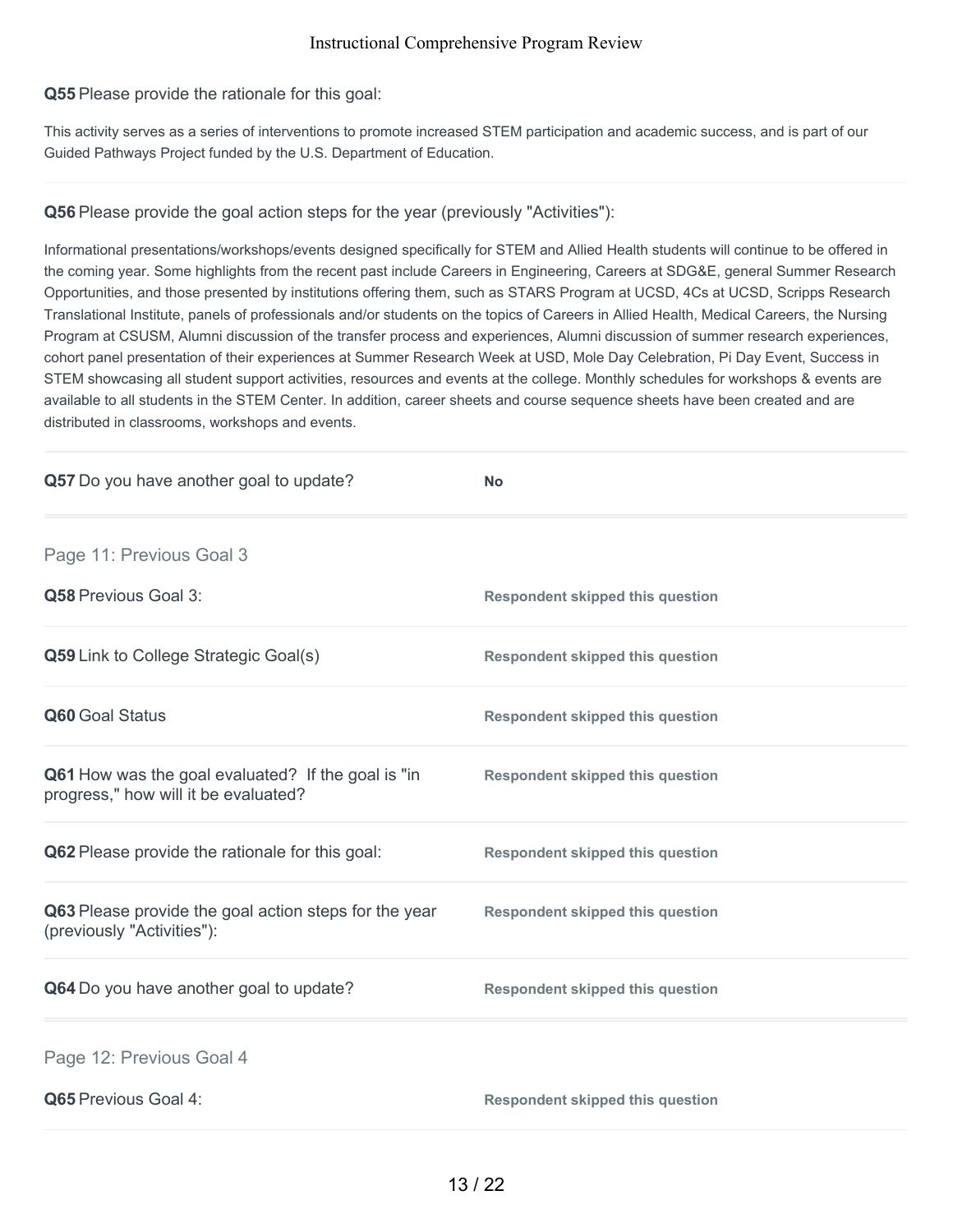| Q66 Link to College Strategic Goal(s)                                                                 | <b>Respondent skipped this question</b>                                                                          |
|-------------------------------------------------------------------------------------------------------|------------------------------------------------------------------------------------------------------------------|
| Q67 Goal Status                                                                                       | <b>Respondent skipped this question</b>                                                                          |
| Q68 How was the goal evaluated? If the goal is "in<br>progress," how will it be evaluated?            | <b>Respondent skipped this question</b>                                                                          |
| Q69 Please provide the rationale for this goal:                                                       | <b>Respondent skipped this question</b>                                                                          |
| Q70 Please provide the goal action steps for the year<br>(previously "Activities"):                   | <b>Respondent skipped this question</b>                                                                          |
| Page 13: VI. New Goals                                                                                |                                                                                                                  |
| Q71 Would you like to submit any new goal(s)?                                                         | <b>Yes</b>                                                                                                       |
| Page 14: New Goal 1                                                                                   |                                                                                                                  |
| Q72 New Goal 1:                                                                                       |                                                                                                                  |
| Measurement of Effectiveness of the STEM Guided Pathways Project through Data Collection and Analysis |                                                                                                                  |
| Q73 Link to College Strategic Goal                                                                    | <b>Guided Student</b><br>$\overline{1}$<br><b>Pathways</b><br><b>Student Validation and</b><br><b>Engagement</b> |
|                                                                                                       |                                                                                                                  |

**Q74** Please provide the rationale for this goal:

A host of new and unique student support activities and interventions have been implemented since the start of the HSI-STEM grant project. We need to track their effectiveness in order to see what's working and build upon them in the future.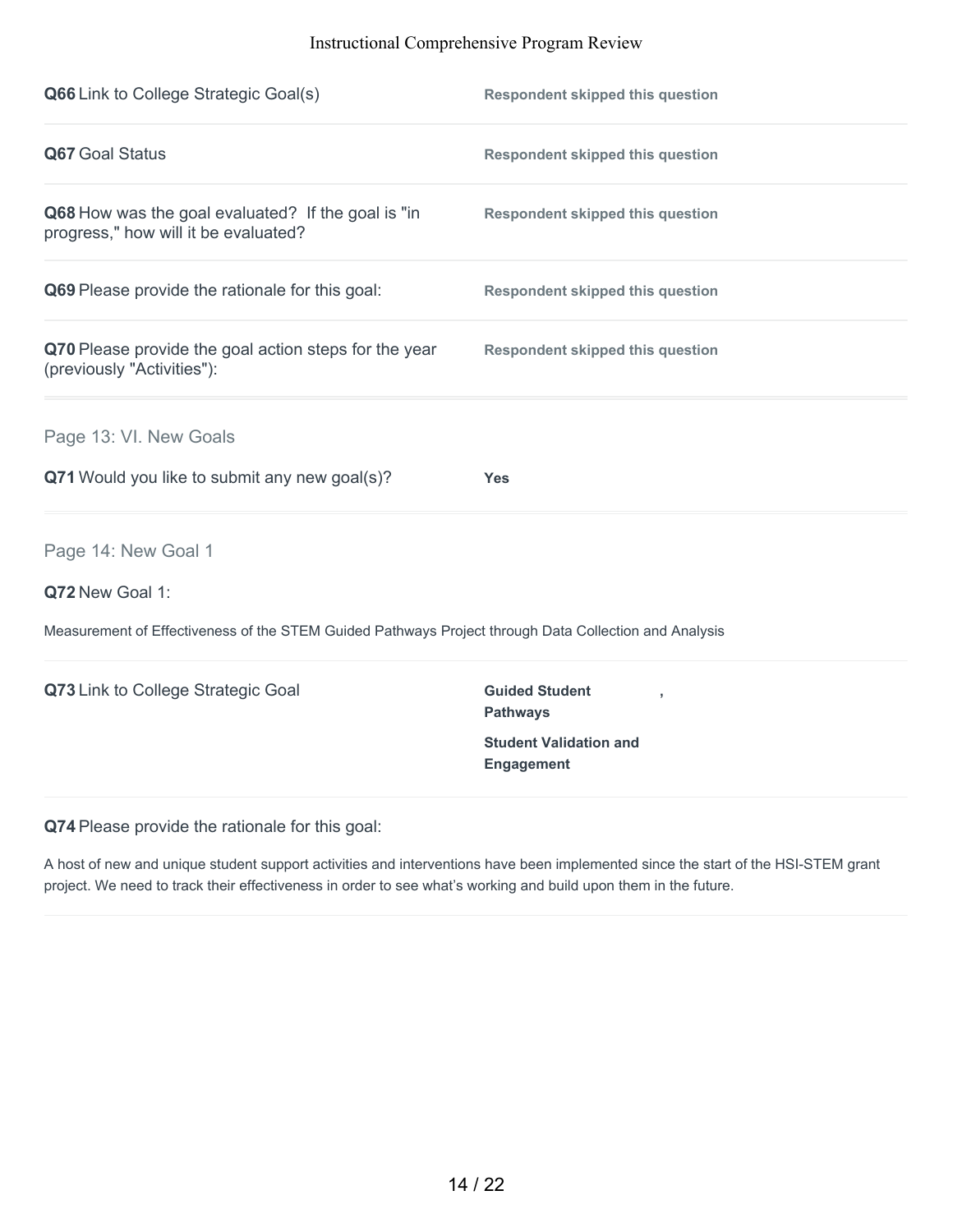## **Q75** Please provide the goal action steps for the year (previously "Activities"):

Working with the Institute for Evidence-Based Change (IEBC) and the campus Institutional Effectiveness Division, STEM majors and cohort student data is being collected and studied to gain an understanding of Cuyamaca STEM student population demographics, implementation of the various interventions, including STEM Counseling, support courses, Faculty Mentorship, STEM cohort science identity, student success, student retention and time to transfer, among others. Early results provided by Institutional Effectiveness are promising. These results compare the success and retention of our STEM cohort students versus STEM students in general. While the majority of the support services mentioned above are available to all of our STEM students, the cohort students are required to take advantage of them and so tracking their progress can give us some indication of the effectiveness of these interventions. The sample size is still pretty small thus far, but the early data shows that 100% of our cohort students persisted from Fall 2017 to Spring 2018 versus only 69.2% for STEM students overall.

### **Q76** How will the goal be evaluated?

Several evaluation activities are already underway and will be ongoing. Here is a list of data collection activities that have been carried out thus far:

- Administered the Test of Science Related Attitudes (TOSRA) to the students who completed the summer boot camp in August 2017, students in the science support course at the end of fall term 2017, and students in project science classes in spring term 2018
- Interviewed project faculty in spring 2018 about their experiences
- Interviewed project academic advisors in spring 2018
- Interviewed first cohort students in fall 2018
- Developed a comparison group of students and compared them to cohort students on key academic progress and success metrics

The results of these initial activities are currently under evaluation and the this type of data collection/evaluation cycle will be ongoing.

| Q77 Do you have another new goal?                                                   | <b>No</b>                               |
|-------------------------------------------------------------------------------------|-----------------------------------------|
| Page 15: New Goal 2                                                                 |                                         |
| Q78 New Goal 2:                                                                     | <b>Respondent skipped this question</b> |
| Q79 Link to College Strategic Goal                                                  | <b>Respondent skipped this question</b> |
| Q80 Please provide the rationale for this goal:                                     | <b>Respondent skipped this question</b> |
| Q81 Please provide the goal action steps for the year<br>(previously "Activities"): | <b>Respondent skipped this question</b> |
| Q82 How will the goal be evaluated?                                                 | <b>Respondent skipped this question</b> |
| Q83 Do you have another new goal?                                                   | <b>Respondent skipped this question</b> |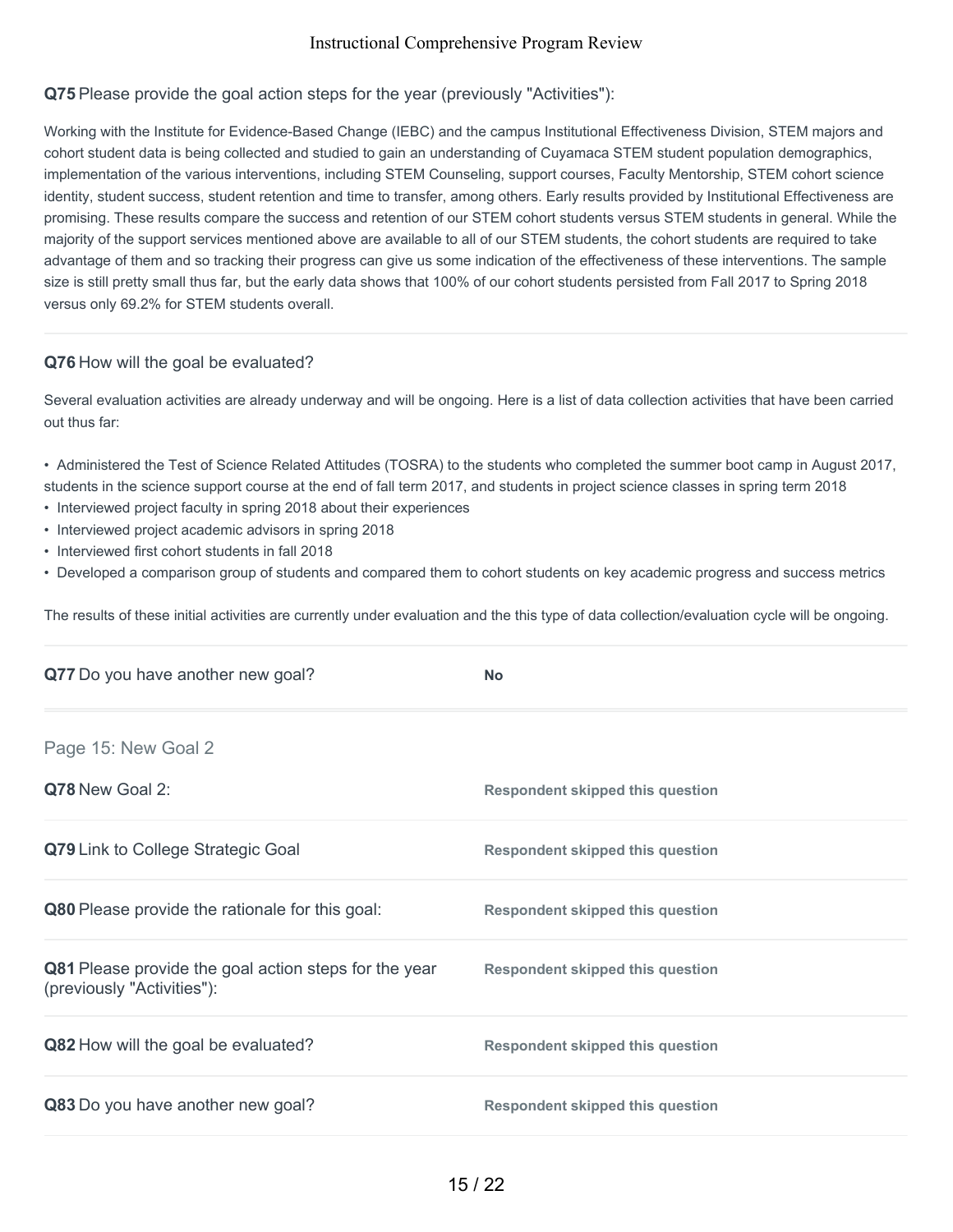| Page 16: New Goal 3                                                                 |                                         |
|-------------------------------------------------------------------------------------|-----------------------------------------|
| Q84 New Goal 3:                                                                     | <b>Respondent skipped this question</b> |
| Q85 Link to College Strategic Goal                                                  | <b>Respondent skipped this question</b> |
| Q86 Please provide the rationale for this goal:                                     | <b>Respondent skipped this question</b> |
| Q87 Please provide the goal action steps for the year<br>(previously "Activities"): | <b>Respondent skipped this question</b> |
| Q88 How will the goal be evaluated?                                                 | <b>Respondent skipped this question</b> |
| Q89 Do you have another new goal?                                                   | <b>Respondent skipped this question</b> |
| Page 17: New Goal 4                                                                 |                                         |
| Q90 New Goal 4:                                                                     | <b>Respondent skipped this question</b> |
| Q91 Link to College Strategic Goal                                                  | <b>Respondent skipped this question</b> |
| Q92 Please provide the rationale for this goal:                                     | <b>Respondent skipped this question</b> |
| Q93 Please provide the goal action steps for the year<br>(previously "Activities"): | <b>Respondent skipped this question</b> |
| Q94 How will the goal be evaluated?                                                 | <b>Respondent skipped this question</b> |
| Q95 Do you have another new goal?                                                   | <b>Respondent skipped this question</b> |
| Page 18: Resources Needed to Fully Achieve Goal(s)                                  |                                         |
| Q96 Is the program requesting resources this year to<br>achieve this goal?          | <b>Respondent skipped this question</b> |
|                                                                                     |                                         |

Page 19: VII. Faculty Resource Needs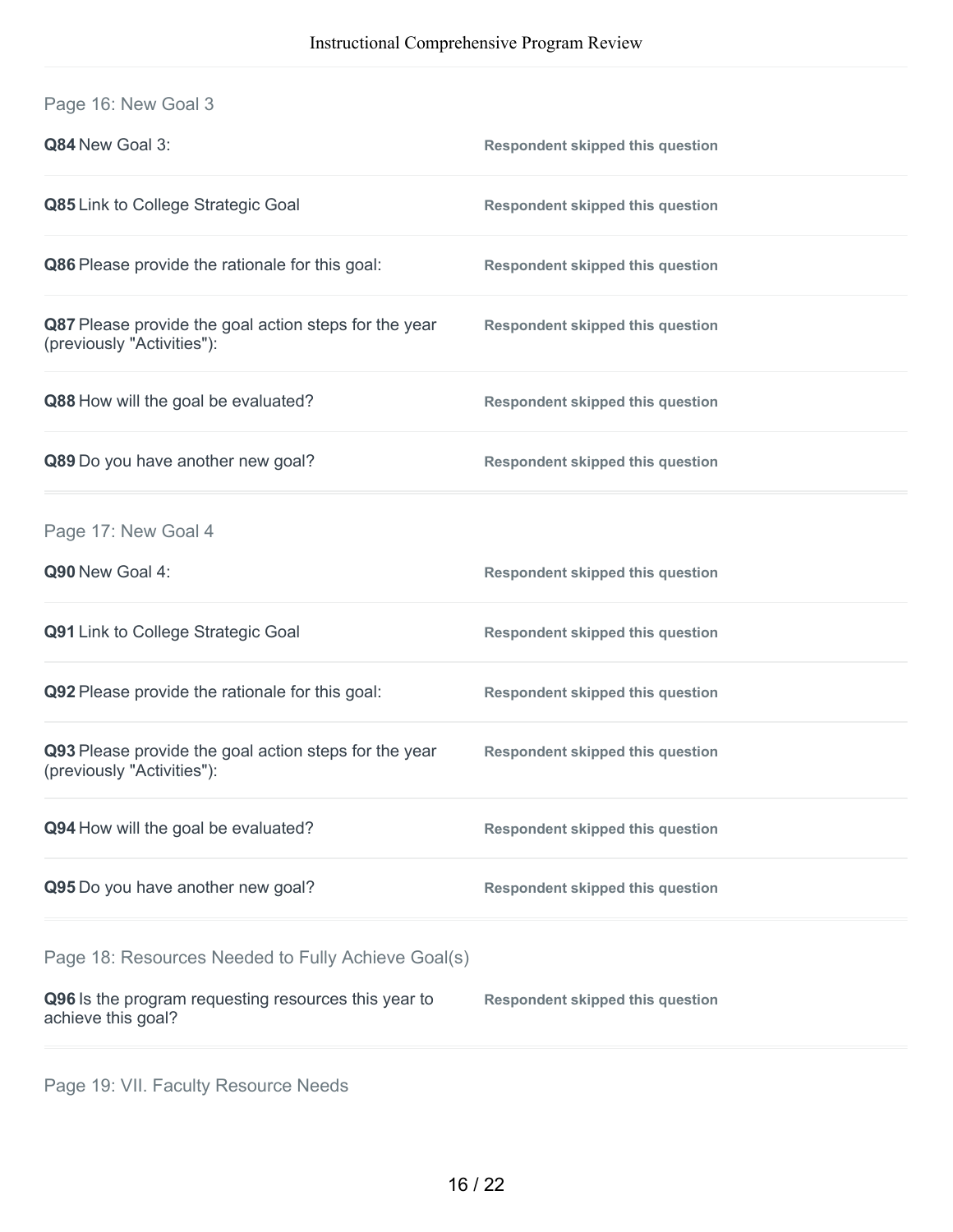**Q97** Are you requesting one or more faculty positions to achieve this goal? **No**

| Page 20: Faculty Position Request(s)<br>Q98 Please remember to complete the Faculty Position<br>Request Form (accessible here, under Staffing Request<br>Information) for this position that you are requesting and<br>upload it using the button below. The Faculty Position<br>Request Form (In Word) can be located here (under<br>Staffing Request Information). Brief Description of the<br><b>Position Requested:</b>            | <b>Respondent skipped this question</b> |
|----------------------------------------------------------------------------------------------------------------------------------------------------------------------------------------------------------------------------------------------------------------------------------------------------------------------------------------------------------------------------------------------------------------------------------------|-----------------------------------------|
| Q99 Faculty Position Request 1 - Related Program<br>Goal(s):                                                                                                                                                                                                                                                                                                                                                                           | <b>Respondent skipped this question</b> |
| Q100 Faculty Position Request Upload 1: Please upload<br>the completed faculty request form using the button<br>below. You can access the Word version of the Faculty<br>Position Request Form here (under Staffing Request<br>Information).                                                                                                                                                                                           | <b>Respondent skipped this question</b> |
| <b>Q101</b> Faculty Position Request 2 (if applicable): Please<br>remember to complete the Faculty Position Request<br>Form (accessible here, under Staffing Request<br>Information) for this position that you are requesting and<br>upload it using the button below. The Faculty Position<br>Request Form (In Word) can be located here (under<br>Staffing Request Information). Brief Description of<br><b>Position Requested:</b> | <b>Respondent skipped this question</b> |
| Q102 Faculty Position Request 2 - Related Program<br>Goal(s):                                                                                                                                                                                                                                                                                                                                                                          | <b>Respondent skipped this question</b> |
| Q103 Faculty Position Request Upload 2: Please upload<br>the completed faculty request form button below. You<br>can access the Word version of the Faculty Position<br>Request Form here (under Staffing Request<br>Information).                                                                                                                                                                                                     | <b>Respondent skipped this question</b> |
| Page 21: VIII. Classified Staff Resource Needs<br>Q104 Are you requesting one or more classified positions<br>to achieve this goal?                                                                                                                                                                                                                                                                                                    | <b>No</b>                               |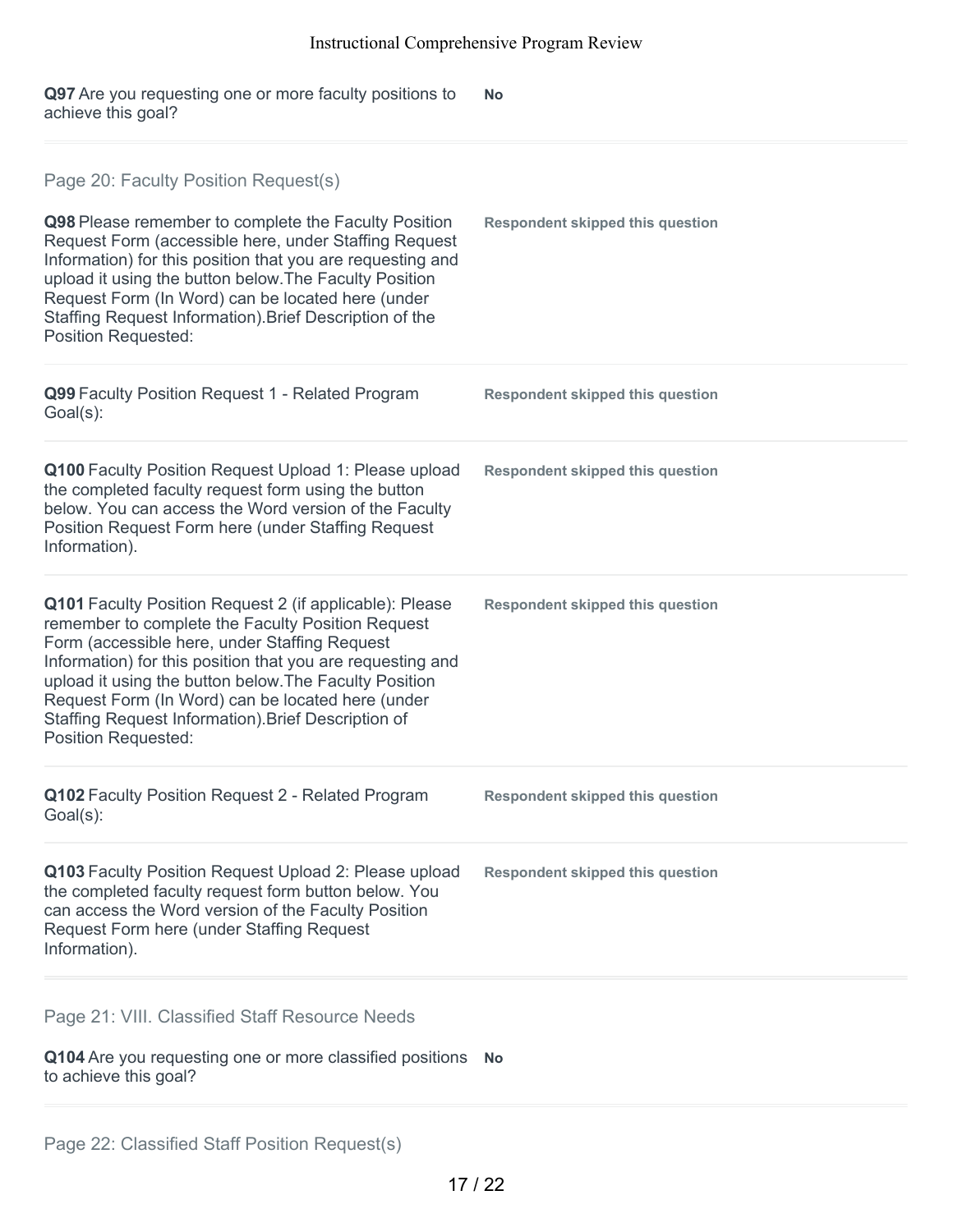| Q105 Classified Staff Position Request 1: Please<br>remember to complete the Classified Staff Position<br>Request Form (accessible here, under Staffing Request<br>Information) for this position you are requesting. Brief<br>Description of Position Requested:  | <b>Respondent skipped this question</b> |
|--------------------------------------------------------------------------------------------------------------------------------------------------------------------------------------------------------------------------------------------------------------------|-----------------------------------------|
| Q106 Classified Staff Position 1 Related Program<br>$Goal(s)$ :                                                                                                                                                                                                    | <b>Respondent skipped this question</b> |
| Q107 Classified Staff Position Request Upload 1: Please<br>upload a completed Classified Position Request Form<br>using the button below. You can access the Word<br>version of the Classified Position Request Form<br>here (under Staffing Request Information). | <b>Respondent skipped this question</b> |
| Q108 Classified Staff Position Request 2: Please<br>remember to complete the Classified Staff Position<br>Request Form (accessible here, under Staffing Request<br>Information) for each position you are requesting. Brief<br>Description of Position Requested:  | <b>Respondent skipped this question</b> |
| Q109 Classified Staff Position 2 Related Program<br>$Goal(s)$ :                                                                                                                                                                                                    | <b>Respondent skipped this question</b> |
| Q110 Classified Staff Position Request Upload 2: Please<br>upload a completed Classified Position Request Form<br>using the button below. You can access the Word<br>version of the Classified Position Request Form<br>here (under Staffing Request Information). | <b>Respondent skipped this question</b> |
| Page 23: IX. Technology Resource Needs                                                                                                                                                                                                                             |                                         |
| Q111 Are you requesting technology resources to<br>achieve this goal?                                                                                                                                                                                              | <b>Yes</b>                              |
|                                                                                                                                                                                                                                                                    |                                         |

Page 24: Technology Request(s)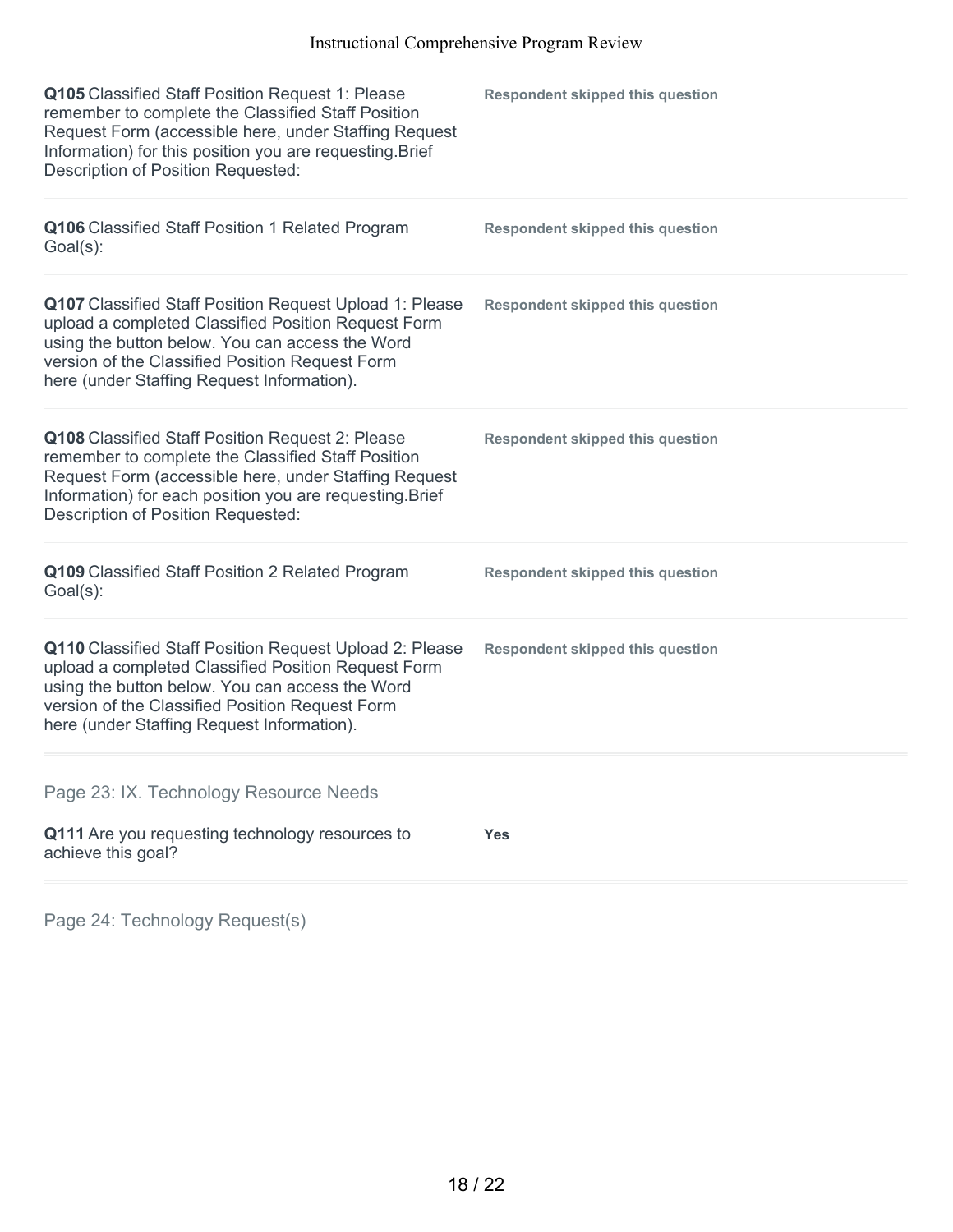**Q112** Technology Request 1: Please remember to complete a Technology Request Form for each request. You can access the online Technology Request Form here: Technology Request Form.

| Description:                                                                                                                                                                                                                             | New office computer for a faculty member (Robert<br>Anness) to replace an outdated Mac computer that will<br>no longer run essential programs (including Canvas!).<br>The specific request is for a 21.5-inch iMac with Retina<br>display and 16GB of memory.                                                                   |
|------------------------------------------------------------------------------------------------------------------------------------------------------------------------------------------------------------------------------------------|---------------------------------------------------------------------------------------------------------------------------------------------------------------------------------------------------------------------------------------------------------------------------------------------------------------------------------|
| One time or On-going                                                                                                                                                                                                                     | One time                                                                                                                                                                                                                                                                                                                        |
| Amount Requested \$                                                                                                                                                                                                                      | \$1,552                                                                                                                                                                                                                                                                                                                         |
| Related Program Review Goal:                                                                                                                                                                                                             | Properly equipping instructors with the tools that they<br>need is crucial for serving our students. A fully<br>functioning office computer is absolutely necessary for<br>the development of resources, student evaluation<br>materials, and computer-related activities to promote<br>active learning and student engagement. |
| Q113 Technology Request 2: Please remember to<br>complete a Technology Request Form for each request.<br>You can access the online Technology Request Form<br>here: Technology Request Form.                                             | <b>Respondent skipped this question</b>                                                                                                                                                                                                                                                                                         |
| Page 25: X. Perkins and Strong Workforce Resource Needs                                                                                                                                                                                  |                                                                                                                                                                                                                                                                                                                                 |
| Q114 Are you requesting Perkins and/or Strong<br>Workforce resources to achieve this goal?                                                                                                                                               | <b>No</b>                                                                                                                                                                                                                                                                                                                       |
| Page 26: Perkins Request and Strong Workforce<br>Q115 Perkins Request and Strong Workforce 1: Please<br>remember to complete the Perkins Request Form and<br>submit it via the annual Perkins/Strong Workforce<br>request process/cycle. | <b>Respondent skipped this question</b>                                                                                                                                                                                                                                                                                         |
| Q116 Perkins Request and Strong Workforce 2: Please<br>remember to complete the Perkins Request Form and<br>submit it via the annual Perkins/Strong Workforce<br>request process/cycle.                                                  | <b>Respondent skipped this question</b>                                                                                                                                                                                                                                                                                         |
| Page 27: XI. Supplies/Equipment Resource Needs<br>Q117 Are you requesting supplies and/or equipment<br>resources to achieve this goal?                                                                                                   | No                                                                                                                                                                                                                                                                                                                              |
|                                                                                                                                                                                                                                          |                                                                                                                                                                                                                                                                                                                                 |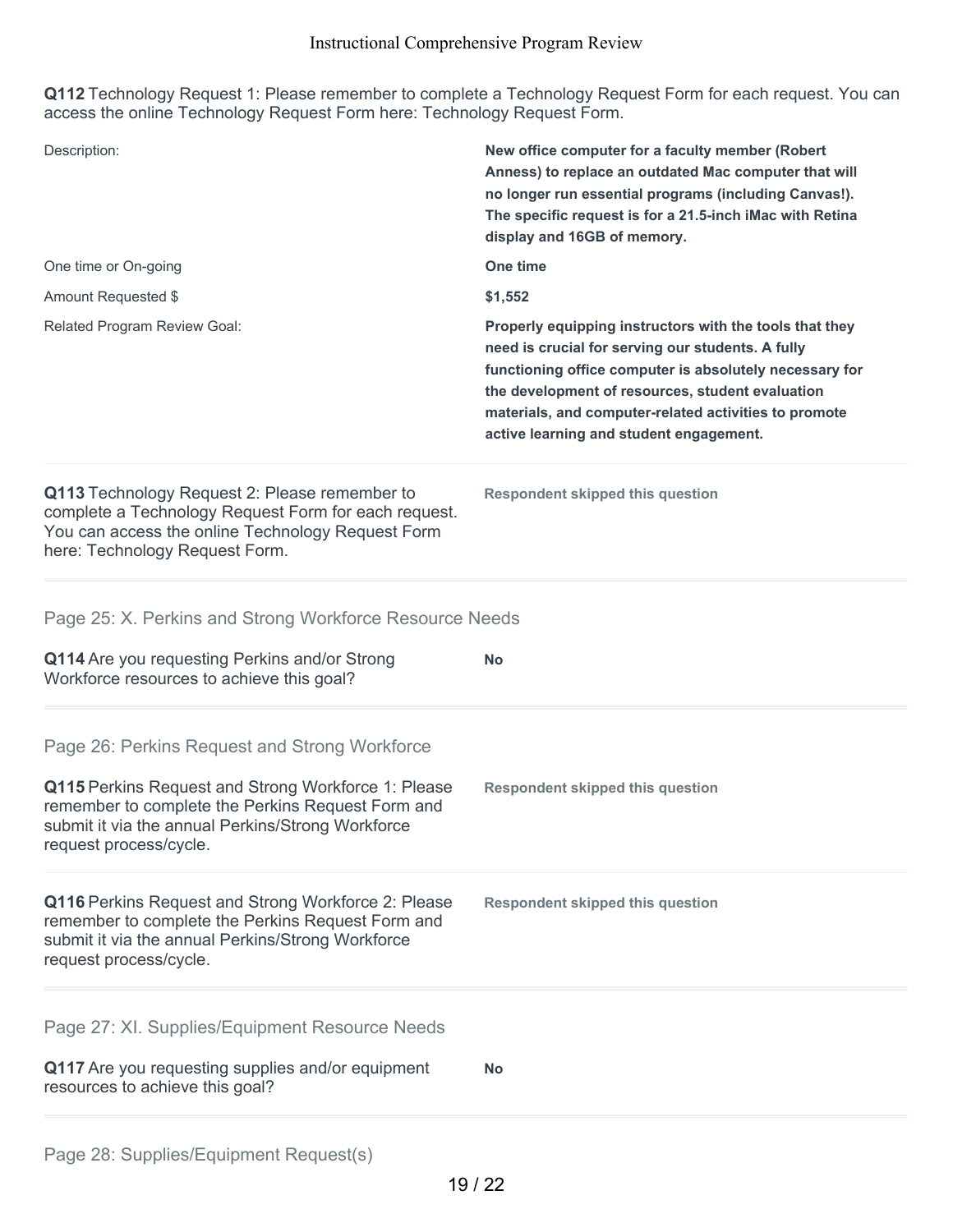| Q118 Supplies/Equipment Request 1: In the boxes below<br>please provide information on your request.<br>Supplies/Equipment requests will be considered on a<br>one-time funding basis. | <b>Respondent skipped this question</b> |
|----------------------------------------------------------------------------------------------------------------------------------------------------------------------------------------|-----------------------------------------|
| Q119 Supplies/Equipment Documentation 1: Please<br>upload any supplies/equipment quotes or additional<br>documentation for this request.                                               | <b>Respondent skipped this question</b> |
| Q120 Supplies/Equipment Request 2: In the boxes below<br>please provide information on your request.<br>Supplies/Equipment requests will be considered on a<br>one-time funding basis. | <b>Respondent skipped this question</b> |
| Q121 Supplies/Equipment Documentation 2: Please<br>upload any supplies/equipment quotes or additional<br>documentation for this request.                                               | <b>Respondent skipped this question</b> |
| Page 29: XII. Facilities Resource Needs                                                                                                                                                |                                         |
| Q122 Are you requesting facilities resources to achieve<br>this goal?                                                                                                                  | <b>No</b>                               |
| Page 30: Facilities Request                                                                                                                                                            |                                         |
| Q123 Facilities Request 1: Please provide the<br>information below and remember to complete the online<br>Facilities Request Form, accessible here: Facilities<br><b>Request Form</b>  | <b>Respondent skipped this question</b> |
| Q124 Facilities Request 2: Please provide the<br>information below and remember to complete the online<br>Facilities Request Form, accessible here: Facilities<br><b>Request Form</b>  | <b>Respondent skipped this question</b> |
| Page 31: XIII. Professional Development Resource Needs                                                                                                                                 |                                         |
| Q125 Are you requesting professional<br>development resources to achieve this goal?                                                                                                    | <b>No</b>                               |

Page 32: Professional Development Request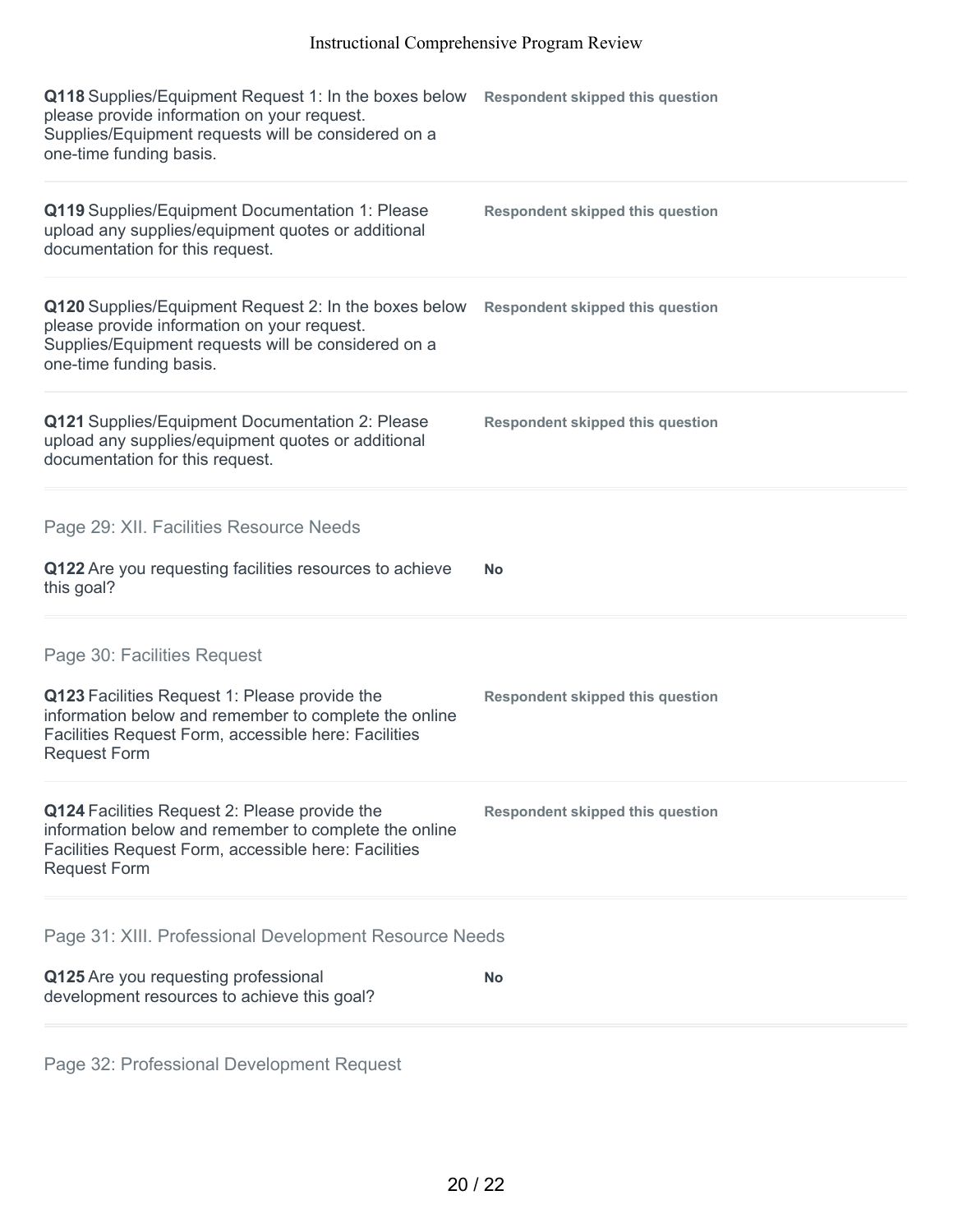| Q126 Professional Development Request 1: Please<br>provide the information identified below and follow the<br>process for requesting professional development funds,<br>outlined here. | <b>Respondent skipped this question</b> |
|----------------------------------------------------------------------------------------------------------------------------------------------------------------------------------------|-----------------------------------------|
| Q127 Professional Development Request 2: Please<br>provide the information identified below and follow the<br>process for requesting professional development funds,<br>outlined here. | <b>Respondent skipped this question</b> |
| Page 33: XIV. Other Resource Needs<br>Q128 Are you requesting any other resources to achieve<br>this goal?                                                                             | <b>No</b>                               |
| Page 34: Other Resource Request<br>Q129 Other Resource Request 1: Other<br>resource requests will be considered on a one-time<br>funding basis. Please fill in the information below.  | <b>Respondent skipped this question</b> |
| Q130 Other Resource Request 2: Other resource<br>requests will be considered on a one-time funding basis.<br>Please fill in the information below.                                     | <b>Respondent skipped this question</b> |

Page 35: Executive Summary